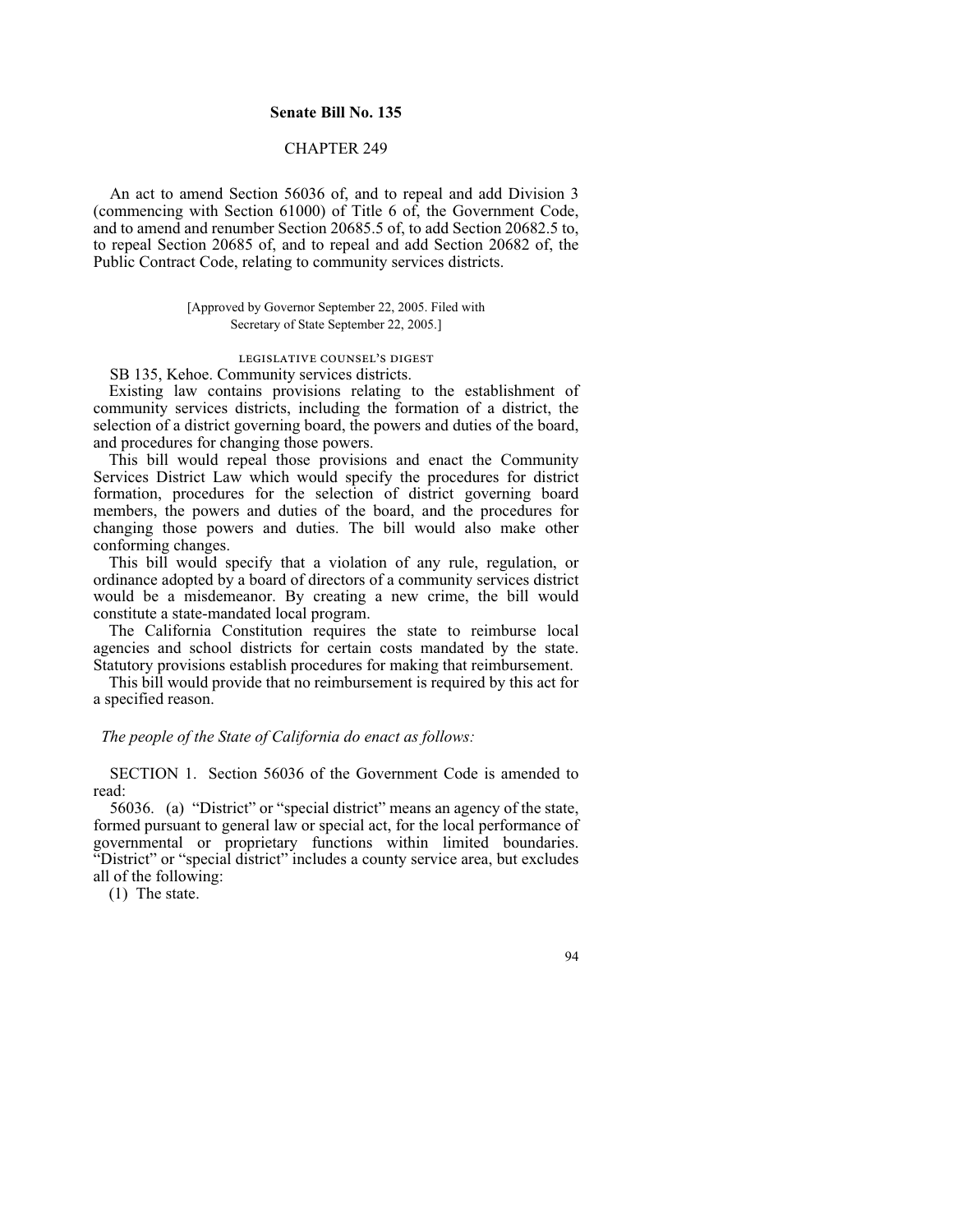(2) A county.

 $(3)$  A city.

(4) A school district or a community college district.

(5) A special assessment district.

(6) An improvement district.

(7) A community facilities district formed pursuant to the Mello-Roos Community Facilities Act of 1982, Chapter 2.5 (commencing with Section 53311) of Part 1 of Division 2 of Title 5.

(8) A permanent road division formed pursuant to Article 3 (commencing with Section 1160) of Chapter 4 of Division 2 of the Streets and Highways Code.

(9) An air pollution control district or an air quality maintenance district.

(10) A zone of any of the following:

(A) A fire protection district.

(B) A mosquito abatement and vector control district.

(C) A public cemetery district.

(D) A recreation and park district.

(E) A community services district.

(b) Except as otherwise provided in paragraph (1), each of the entities listed in paragraph (1) is a "district" or a "special district" for the purposes of this division.

(1) For the purposes of Chapter 1 (commencing with Section 57000) to Chapter 7 (commencing with Section 57175), inclusive, of Part 4 or Part 5 (commencing with Section 57300), none of the following entities is a "district" or a "special district":

(A) A unified or union high school library district.

(B) A bridge and highway district.

(C) A joint highway district.

(D) A transit or rapid transit district.

(E) A metropolitan water district.

(F) A separation of grade district.

(2) Any proceedings pursuant to Part 4 (commencing with Section 57000) for a change of organization involving an entity described in paragraph (1) shall be conducted pursuant to the principal act authorizing the establishment of that entity.

(c) Except as otherwise provided in paragraph (1), each of the entities listed in paragraph (1) is a "district" or "special district" for purposes of this division.

(1) For the purposes of Chapter 1 (commencing with Section 57000) to Chapter 7 (commencing with Section 57175), inclusive, of Part 4 or Part 5 (commencing with Section 57300), none of the following entities is a "district" or "special district" if the commission of the principal county determines, in accordance with Sections 56127 and 56128, that the entity is not a "district" or "special district":

(A) A flood control district.

(B) A flood control and floodwater conservation district.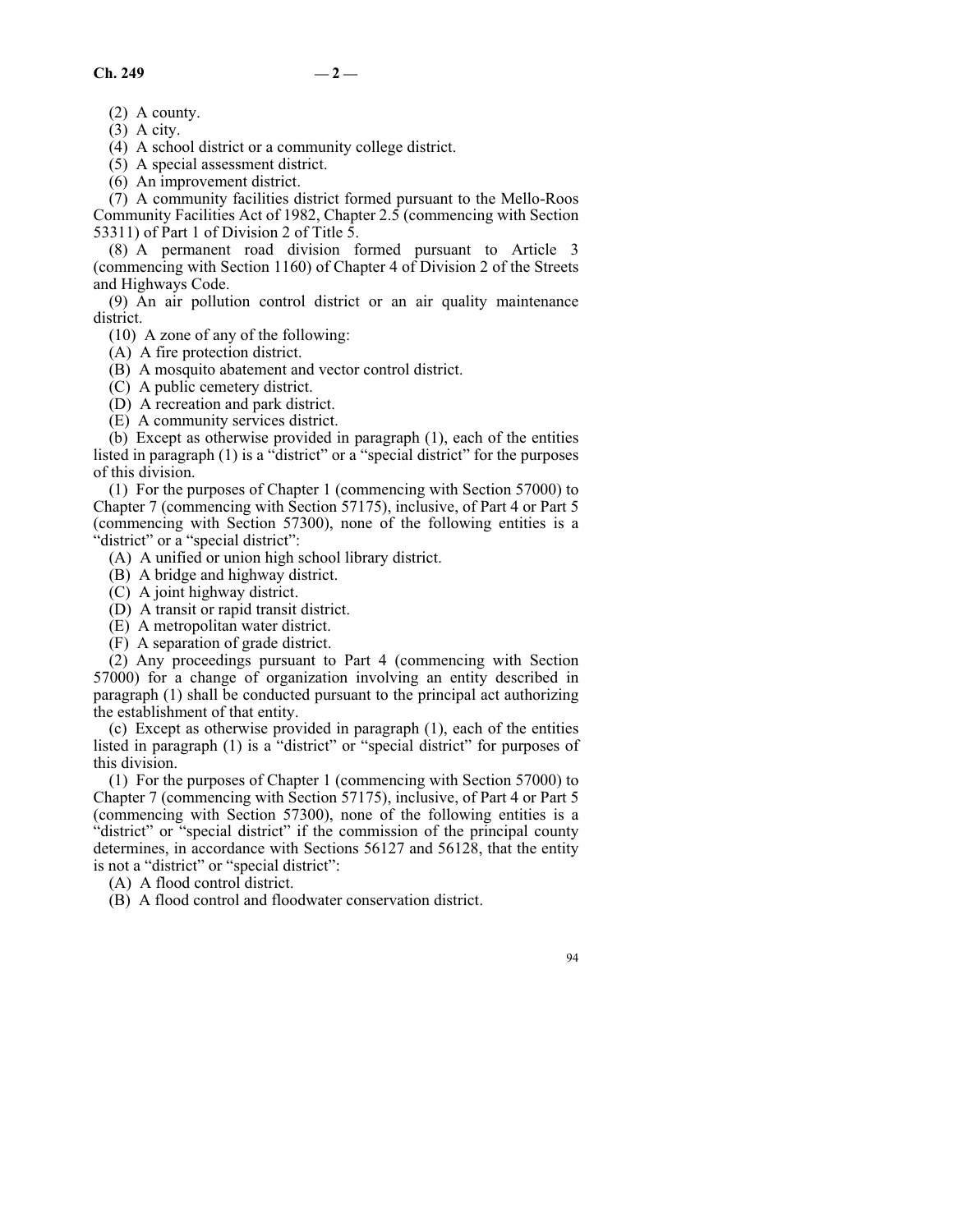(C) A flood control and water conservation district.

(D) A conservation district.

(E) A water conservation district.

(F) A water replenishment district.

(G) The Orange County Water District.

(H) A California water storage district.

(I) A water agency.

(J) A county water authority or a water authority.

(2) If the commission determines that an entity described in paragraph (1) is not a "district" or "special district," any proceedings pursuant to Part 4 (commencing with Section 57000) for a change of organization involving the entity shall be conducted pursuant to the principal act authorizing the establishment of that entity.

SEC. 2. Division 3 (commencing with Section 61000) of Title 6 of the Government Code is repealed.

SEC. 3. Division 3 (commencing with Section 61000) is added to Title 6 of the Government Code, to read:

# DIVISION 3. COMMUNITY SERVICES DISTRICTS

# PART 1. GENERAL PROVISIONS

# CHAPTER 1. INTRODUCTORY PROVISIONS

61000. This division shall be known and may be cited as the Community Services District Law.

61001. (a) The Legislature finds and declares all of the following:

(1) The differences among California's communities reflect the broad diversity of the state's population, geography, natural resources, history, and economy.

(2) The residents and property owners in California's diverse communities desire public facilities and services that promote the public peace, health, safety, and welfare.

(3) Responding to these communities' desires, the Legislature enacted the Community Services District Law in 1951, and reenacted the Community Services District Law in 1955.

(4) Between 1955 and 2005, the voters in more than 300 communities have formed community services districts to achieve local governance, provide needed public facilities, and supply public services.

(5) Since then, the Legislature has amended the Community Services District Law in many ways, resulting in a statute that can be difficult for residents, property owners, and public officials to understand and administer.

(6) There is a need to revise the Community Services District Law to achieve statutory clarity and provide a framework for local governance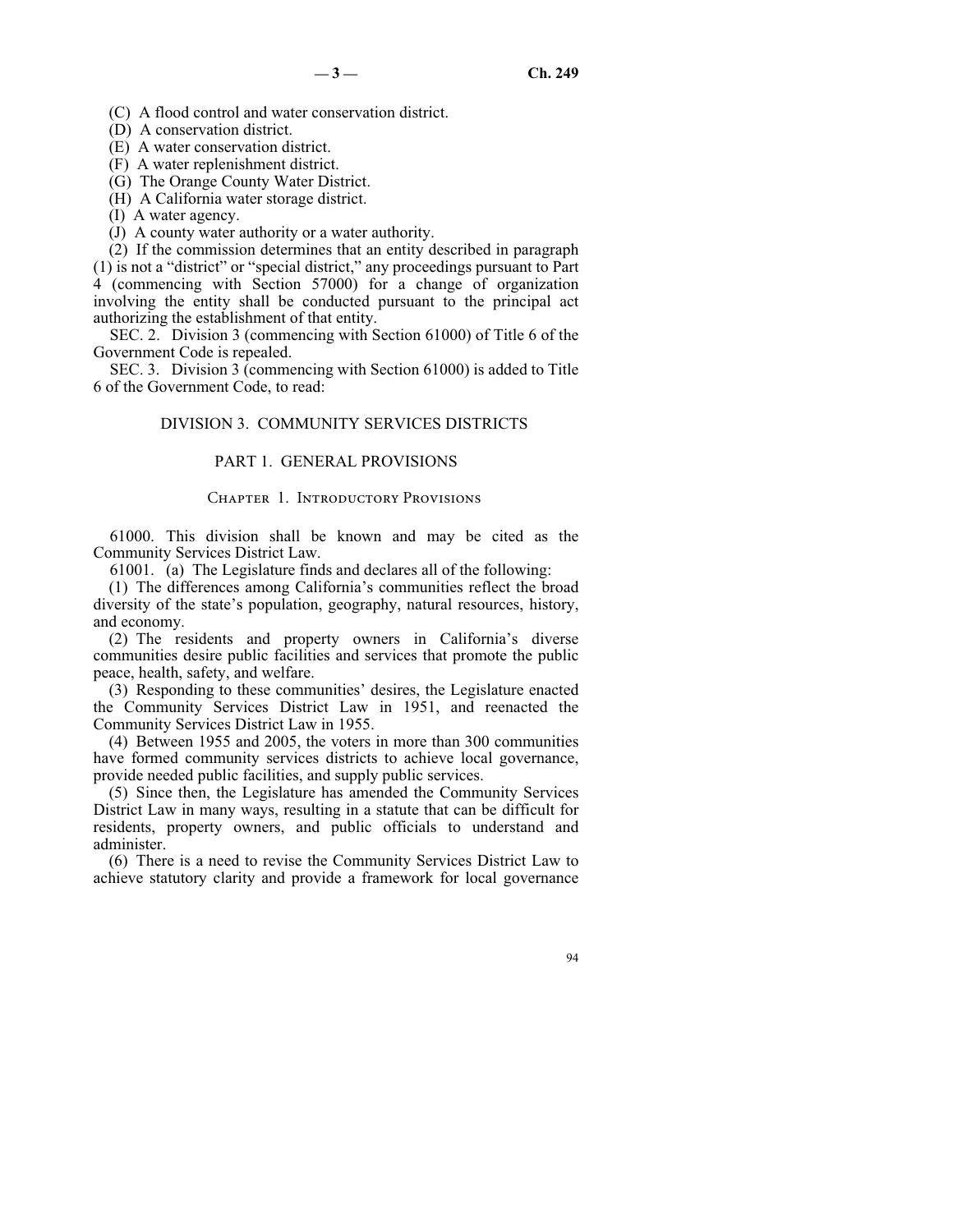$\mathbf{Ch.} 249$   $-4$  —

that California's diverse communities can adapt to their local conditions, circumstances, and resources.

(7) The enactment of this division is necessary for the public peace, health, safety, and welfare.

(b) The Legislature finds and declares that for many communities, community services districts may be any of the following:

(1) A permanent form of governance that can provide locally adequate levels of public facilities and services.

(2) An effective form of governance for combining two or more special districts that serve overlapping or adjacent territory into a multifunction special district.

(3) A form of governance that can serve as an alternative to the incorporation of a new city.

(4) A transitional form of governance as the community approaches cityhood.

(c) In enacting this division, it is the intent of the Legislature:

(1) To continue a broad statutory authority for a class of limited-purpose special districts to provide a wide variety of public facilities and services.

(2) To encourage local agency formation commissions to use their municipal service reviews, spheres of influence, and boundary powers, where feasible and appropriate, to combine special districts that serve overlapping or adjacent territory into multifunction community services districts.

(3) That residents, property owners, and public officials use the powers and procedures provided by the Community Services District Law to meet the diversity of the local conditions, circumstances, and resources.

61002. Unless the context requires otherwise, as used in this division, the following terms shall have the following meanings:

(a) "At large" means the election of members of the board of directors all of whom are elected by the voters of the entire district.

(b) "Board of directors" means the board of directors of a district that establishes policies for the operation of the district.

(c) "By divisions" means the election of members of the board of directors who are residents of the division from which they are elected only by voters of the division.

(d) "District" means a community services district created pursuant to this division or any of its statutory predecessors.

(e) "From divisions" means the election of members of the board of directors who are residents of the division from which they are elected by the voters of the entire district.

(f) "General manager" means the highest level management appointee who is directly responsible to the board of directors for the implementation of the policies established by the board of directors.

(g) "Graffiti abatement" means the power to prevent graffiti on public or private property, receive reports of graffiti on public or private property, provide rewards not to exceed one thousand dollars (\$1,000) for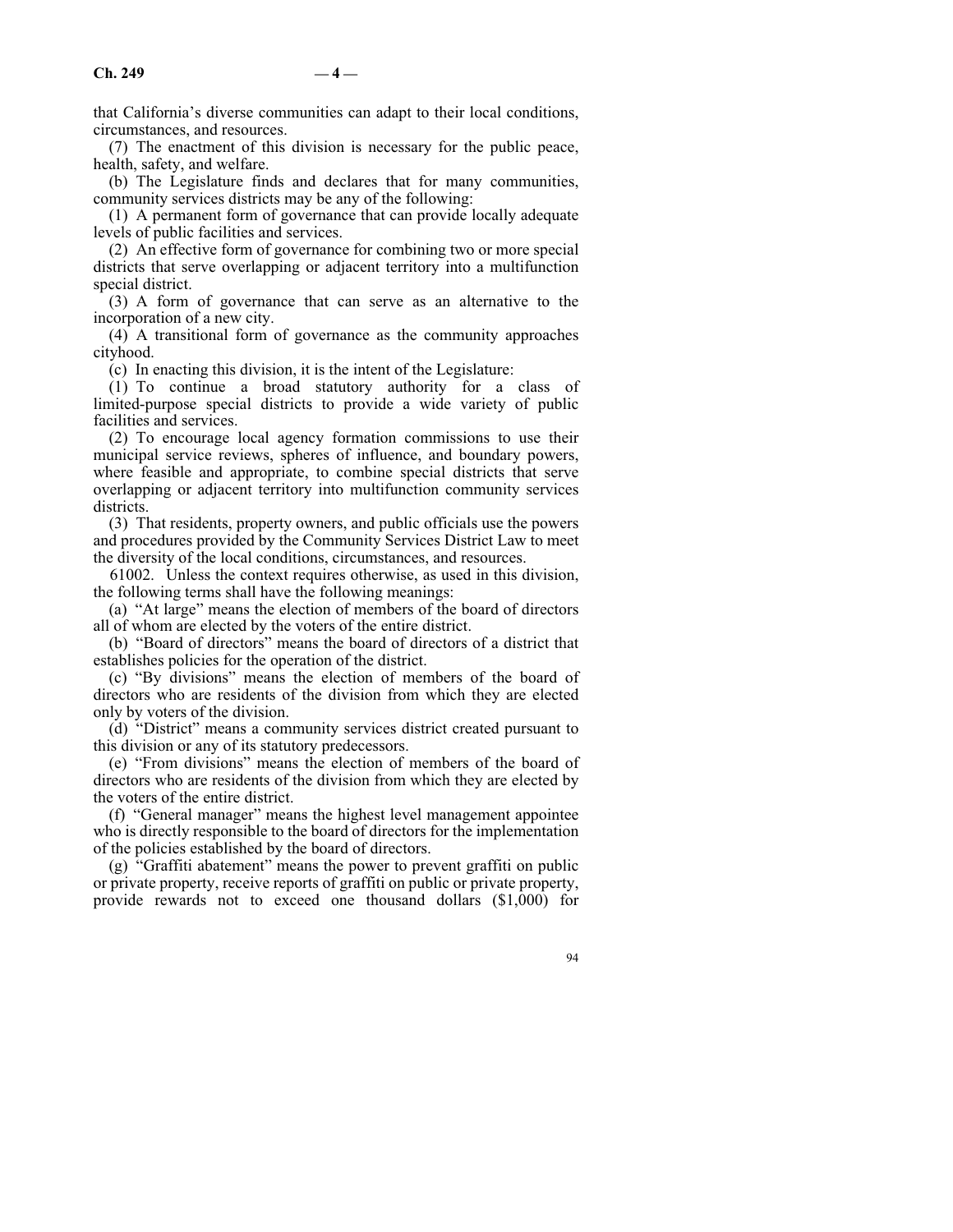information leading to the arrest and conviction of persons who apply graffiti on public or private property, abate graffiti as a public nuisance pursuant to Section 731 of the Code of Civil Procedure, remove graffiti from public or private property, and use the services of persons ordered by a court to remove graffiti.

(h) "Latent power" means those services and facilities authorized by Part 3 (commencing with Section 61100) that the local agency formation commission has determined, pursuant to subdivision (h) of Section 56425, that a district did not provide prior to January 1, 2006.

(i) "President" or "chair" means the presiding officer of the board of directors.

(j) "Principal county" means the county having all or the greatest portion of the entire assessed valuation, as shown on the last equalized assessment roll of the county or counties, of all taxable property in the district.

(k) "Secretary" means the secretary of the board of directors.

(*l*) "Voter" means a voter as defined by Section 359 of the Elections Code.

(m) "Zone" means a zone formed pursuant to Chapter 5 (commencing with Section 61140) of Part 3.

61003. (a) This division provides the authority for the organization and powers of community services districts. This division succeeds the former Division 3 (commencing with Section 61000) as added by Chapter 1746 of the Statutes of 1955, as subsequently amended, and any of its statutory predecessors.

(b) Any community services district organized or reorganized pursuant to the former Division 3 or any of its statutory predecessors which was in existence on January 1, 2006, shall remain in existence as if it had been organized pursuant to this division.

(c) Any improvement district of a community services district formed pursuant to the former Chapter 5 (commencing with Section 61710) of the former Part 5 or any of its statutory predecessors which was in existence on January 1, 2006, shall be deemed to be a zone as if it had been formed pursuant to Chapter 5 (commencing with Section 61140) of Part 3.

(d) Any zone of a community services district formed pursuant to the former Chapter 2 (commencing with Section 61770) of the former Part 6 or any of its statutory predecessors which was in existence on January 1, 2006, shall remain in existence as if it had been organized pursuant to this division.

(e) Any indebtedness, bond, note, certificate of participation, contract, special tax, benefit assessment, fee, election, ordinance, resolution, regulation, rule, or any other action of a district taken pursuant to the former Division 3 or any of its statutory predecessors which was taken before January 1, 2006, shall not be voided solely because of any error, omission, informality, misnomer, or failure to comply strictly with this division.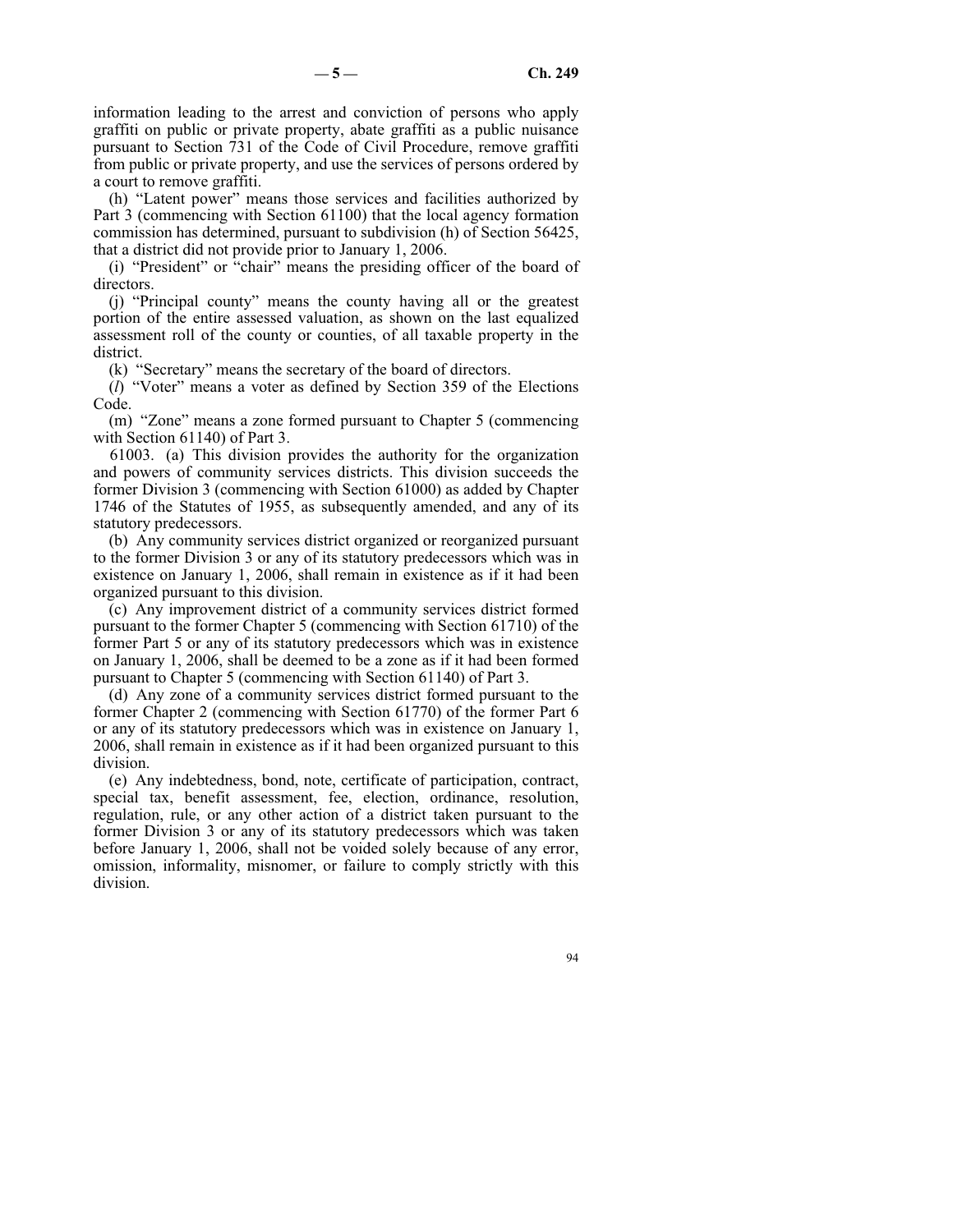(f) Any approval or determination, including, but not limited to, terms and conditions made with respect to a district by a local agency formation commission prior to January 1, 2006, shall remain in existence.

61004. This division shall be liberally construed to effectuate its purposes.

61005. If any provision of this division or the application of any provision of this division in any circumstance or to any person, county, city, special district, school district, the state, or any agency or subdivision of the state is held invalid, that invalidity shall not affect other provisions or applications of this division that can be given effect without the invalid provision or application of the invalid provision, and to this end the provisions of this division are severable.

61006. (a) Any action to determine the validity of the organization of a district shall be brought pursuant to Chapter 9 (commencing with Section 860) of Title 10 of Part 2 of the Code of Civil Procedure.

(b) Any action to determine the validity of any bonds, warrants, contracts, obligations, or evidences of indebtedness of a district shall be brought pursuant to Chapter 9 (commencing with Section 860) of Title 10 of Part 2 of the Code of Civil Procedure.

(c) Any judicial action to compel performance of an action by a district, its officers, or its directors shall be brought pursuant to Section 1084 of the Code of Civil Procedure.

(d) Any judicial review of any administrative act taken after a hearing by a district shall be brought pursuant to Section 1094.5 of the Code of Civil Procedure.

61007. (a) Territory, whether incorporated or unincorporated, whether contiguous or noncontiguous, whether in one or more counties, may be included in a district.

(b) Except as provided in this part, the Cortese-Knox-Hertzberg Local Government Reorganization Act of 2000, Division 3 (commencing with Section 56000) of Title 5, shall govern any change of organization or reorganization of a district. In the case of any conflict between that division and this division, the provisions of this division shall prevail.

(c) A district shall be deemed an "independent special district," as defined by Section 56044, except when a county board of supervisors or a city council is the board of directors.

61008. (a) Except as otherwise provided in this division, districts are subject to the Uniform District Election Law, Part 4 (commencing with Section 10500) of Division 10 of the Elections Code.

(b) A board of directors may require that the election of members to the board of directors shall be held on the same day as the statewide general election pursuant to Section 10404 of the Elections Code.

(c) A district may conduct any election by all-mailed ballots pursuant to Division 4 (commencing with Section 4000) of the Elections Code.

(d) A district may hold advisory elections pursuant to Section 9603 of the Elections Code.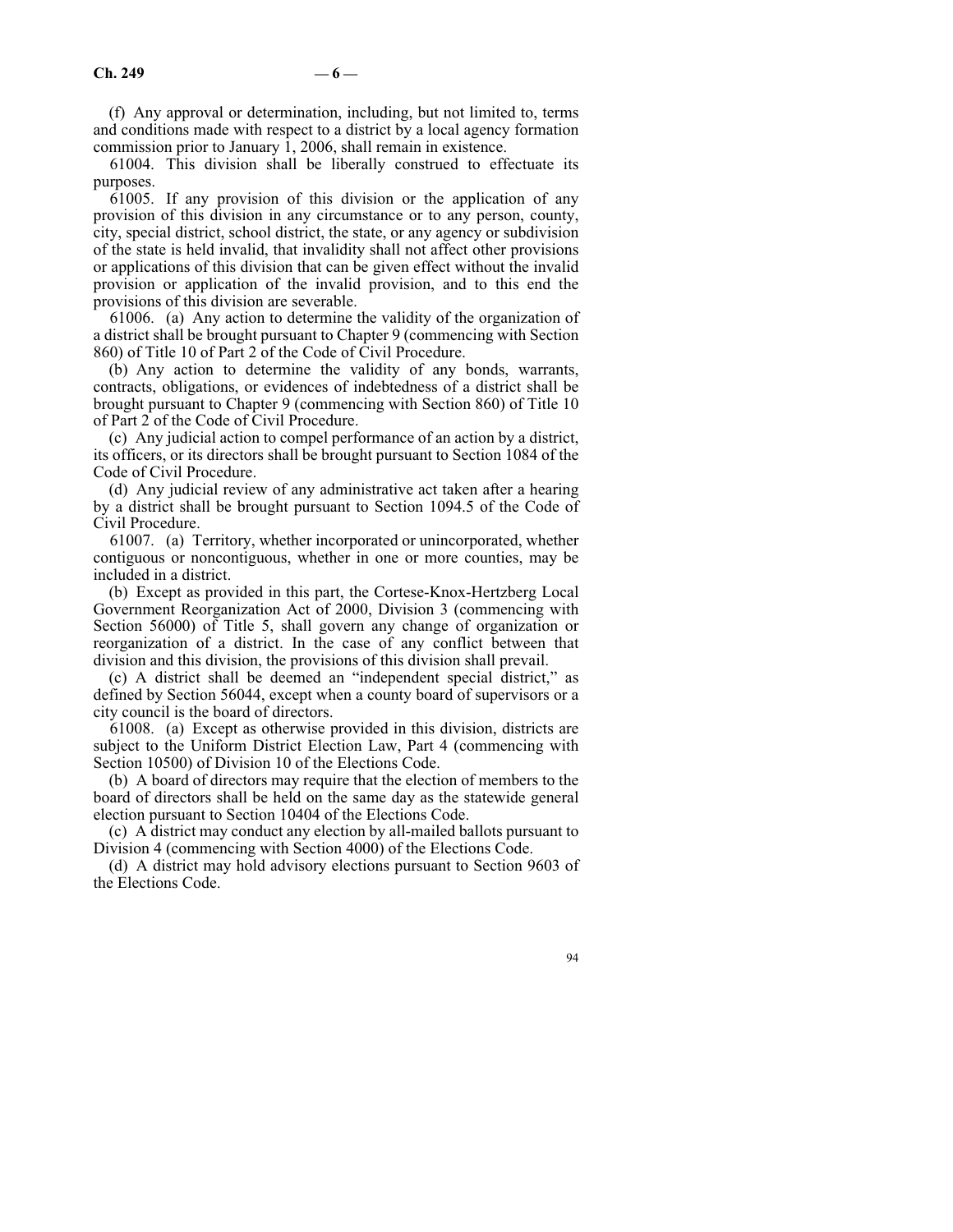61009. Whenever the boundaries of a district or a zone change, the district shall comply with Chapter 8 (commencing with Section 54900) of Part 1 of Division 2 of Title 5.

#### Chapter 2. Formation

61010. A new district may be formed pursuant to this chapter.

61011. (a) A proposal to form a new district may be made by petition. The petition shall do all of the things required by Section 56700. In addition, the petition shall do all of the following:

(1) State which of the services listed in Section 61100 it is proposed that the district be authorized to provide upon formation.

(2) Set forth the proposed methods, including, but not limited to, special taxes, benefit assessments, and fees, by which the district will finance those services.

(3) Propose a name for the district.

(4) Specify the method of selecting the initial board of directors, as provided in Chapter 1 (commencing with Section 61020) of Part 2.

(b) The petitions, the proponents, and the procedures for certifying the sufficiency of the petitions shall comply with Chapter 2 (commencing with Section 56700) of Part 3 of Division 5. In the case of any conflict between that chapter and this chapter, the provisions of this chapter shall prevail.

(c) The petition shall be signed by not less than 25 percent of the registered voters residing in the area to be included in the district, as determined by the local agency formation commission.

61012. (a) Before circulating any petition, the proponents shall publish a notice of intention which shall include a written statement not to exceed 500 words in length, setting forth the reasons for forming the district, the proposed services that the district will provide, and the proposed methods by which the district will be financed. The notice shall be published pursuant to Section 6061 in one or more newspapers of general circulation within the territory proposed to be included in the district. If the territory proposed to be included in the district is located in more than one county, publication of the notice shall be made in at least one newspaper of general circulation in each of the counties.

(b) The notice shall be signed by one or more of the proponents, and shall be in substantially the following form:

"Notice of Intent to Circulate Petition

"Notice is hereby given of the intention to circulate a petition proposing to form the **EXEC EXECUTE:** [name of the district]. The reasons for forming the proposed district are: The proposed example of  $\Gamma$ . The proposed service(s) that the district will provide are: \_\_\_\_\_\_\_\_\_\_\_\_. The proposed method(s) by which the district will finance those services are: \_\_\_\_\_\_\_\_\_\_\_\_\_\_."

(c) Within five days after the date of publication, the proponents shall file with the executive officer of the local agency formation commission of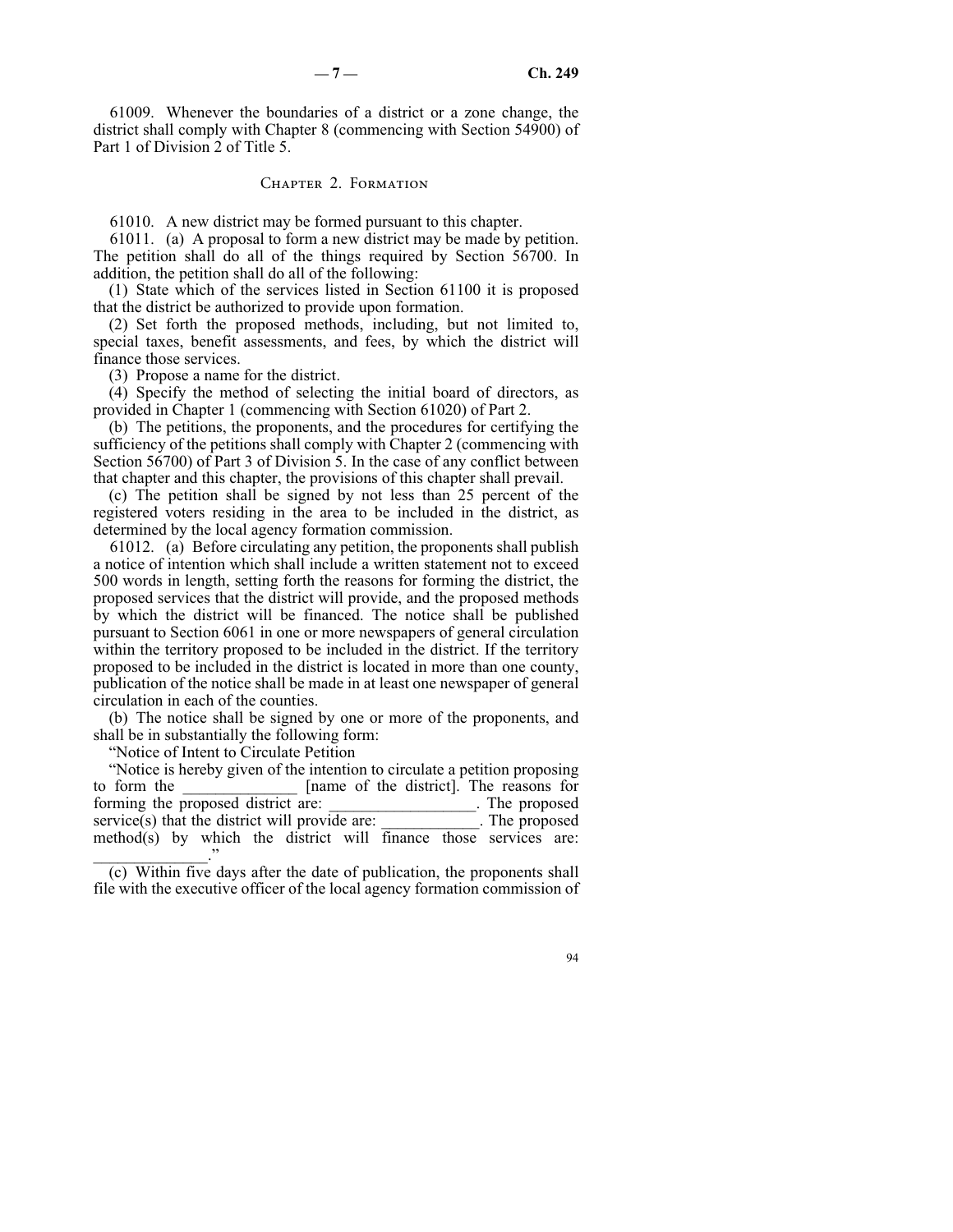the principal county a copy of the notice together with an affidavit made by a representative of the newspaper or newspapers in which the notice was published certifying to the fact of the publication.

(d) After the filing required by subdivision (c), the petition may be circulated for signatures.

61013. (a) A proposal to form a new district may also be made by the adoption of a resolution of application by the legislative body of any county, city, or special district that contains any of the territory proposed to be included in the district. Except for the provisions regarding the signers, the signatures, and the proponents, a resolution of application shall contain all of the matters specified for a petition in Section 61011.

(b) Before adopting a resolution of application, the legislative body shall hold a public hearing on the resolution. Notice of the hearing shall be published pursuant to Section 6061 in one or more newspapers of general circulation within the county, city, or special district. At least 20 days before the hearing, the legislative body shall give mailed notice of its hearing to the executive officer of the local agency formation commission of the principal county. The notice shall generally describe the proposed formation of the district and the territory proposed to be included in the district.

(c) The clerk of the legislative body shall file a certified copy of the resolution of application with the executive officer of the local agency formation commission of the principal county.

61014. (a) Once the proponents have filed a sufficient petition or a legislative body has filed a resolution of application, the local agency formation commission shall proceed pursuant to Part 3 (commencing with Section 56650) of Division 3 of Title 5.

(b) Notwithstanding any other provision of law, a local agency formation commission shall not approve a proposal that includes the formation of a district unless the commission determines that the proposed district will have sufficient revenues to carry out its purposes.

(c) Notwithstanding subdivision (b), a local agency formation commission may approve a proposal that includes the formation of a district where the commission has determined that the proposed district will not have sufficient revenue provided that the commission conditions its approval on the concurrent approval of special taxes or benefit assessments that will generate those sufficient revenues. In approving the proposal, the commission shall provide that, if the voters or property owners do not approve the special taxes or benefit assessments, the proposed district shall not be formed.

(d) If the local agency formation commission approves the proposal for the formation of a district, then the commission shall proceed pursuant to Part 4 (commencing with Section 57000) of Division 3 of Title 5.

(e) Notwithstanding Section 57075, the local agency formation commission shall take one of the following actions:

(1) If a majority protest exists in accordance with Section 57078, the commission shall terminate proceedings.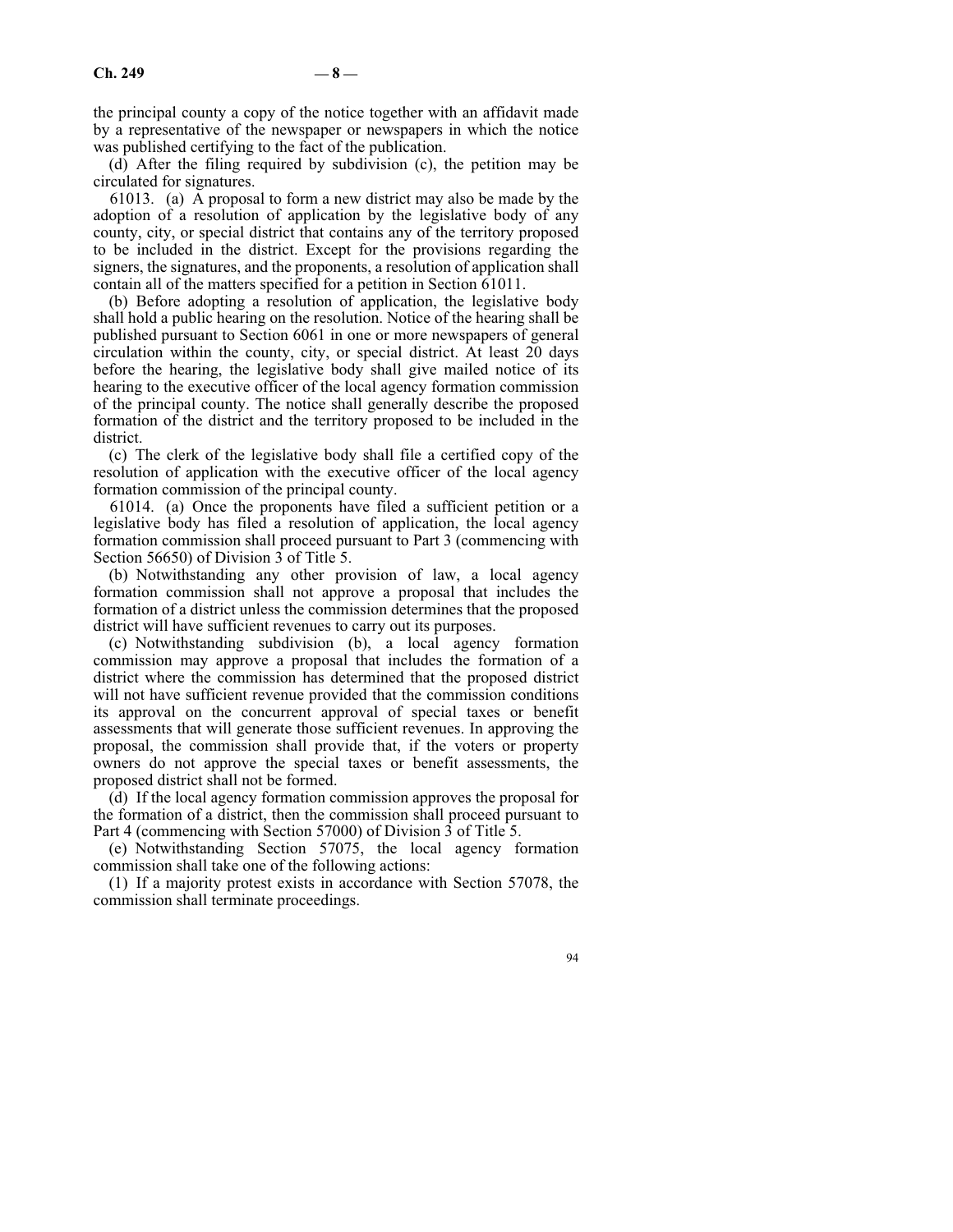(2) If no majority protest exists, the commission shall do either of the following:

(A) Order the formation subject to the approval by the voters.

(B) Order the formation subject to the approval by the voters of a special tax or the approval by the property owners of a special benefit assessment, pursuant to subdivision (c).

(f) If the local agency formation commission orders the formation of a district pursuant to paragraph (2) of subdivision (e), the commission shall direct the board of supervisors to direct county officials to conduct the necessary elections on behalf of the proposed district.

## PART 2. INTERNAL ORGANIZATION

#### CHAPTER 1. INITIAL BOARD OF DIRECTORS

61020. The initial board of directors of a district formed on or after January 1, 2006, shall be determined pursuant to this chapter.

61021. (a) Except as provided in this chapter, the initial board of directors shall be elected.

(b) The directors may be elected by one of the following methods:

- (1) At large.
- (2) By divisions.
- (3) From divisions.

(c) The elections and terms of office shall be determined pursuant to the Uniform District Election Law, Part 4 (commencing with Section 10500) of the Elections Code.

61022. (a) In the case of a proposed district which contains only unincorporated territory in a single county and less than 100 voters, the local agency formation commission may provide, as a term and condition of approving the formation of the district, that the county board of supervisors shall be the initial board of directors until conversion to an elected board of directors.

(b) The board of supervisors shall adopt a resolution pursuant to subdivision (b) of Section 61027, placing the question of having an elected board of directors on the ballot when any of the following occurs:

(1) When the registrar of voters certifies in writing that the number of voters in the district has reached or exceeded 500.

(2) When the registrar of voters certifies in writing that the number of voters in the district has reached or exceeded a lower number specified by the local agency formation commission as a term and condition of approving the formation of the district.

(3) Ten years after the effective date of the district's formation.

(4) The local agency formation commission has required, as a term and condition of approving the formation of the district, placing the question of having an elected board of directors on the ballot in less than 10 years after the effective date of the district's formation.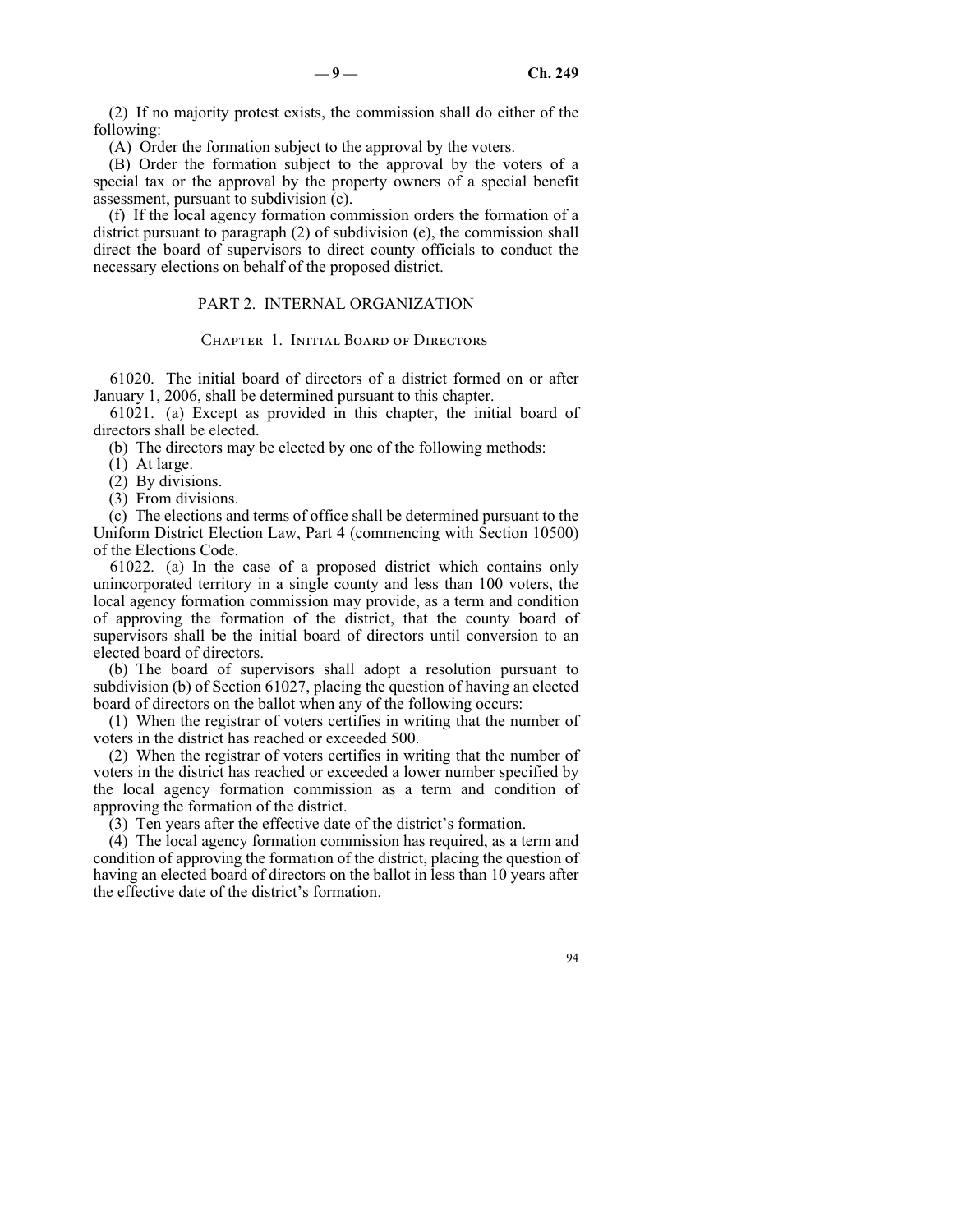(c) At the election, the voters shall also elect members to the district's board of directors. Those persons shall take office only if a majority of the voters voting upon the question of having an elected board are in favor of the question.

(d) If the question is submitted to the voters at a general district election, the notice required by Section 12112 of the Elections Code shall contain a statement of the question to appear on the ballot. If the question is submitted to the voters at a special election, the notice of election and ballot shall contain a statement of the question.

#### Chapter 2. Reorganizing the Board of Directors

61025. (a) If a majority of the voters voting upon the question are in favor of the question at a general district or special election, a board of directors may be elected by one of the following methods:

- (1) At large.
- (2) By divisions.
- (3) From divisions.

(b) The board of directors may adopt a resolution placing the question on the ballot. Alternatively, upon receipt of a petition signed by at least 25 percent of the registered voters of the district, the board of directors shall adopt a resolution placing the question on the ballot.

(c) If the question is submitted to the voters at a general district election, the notice required by Section 12112 of the Elections Code shall contain a statement of the question to appear on the ballot. If the question is submitted to the voters at a special election, the notice of election and ballot shall contain a statement of the question.

(d) If the majority of voters voting upon the question approves of the election of directors either by divisions or from divisions, the board of directors shall promptly adopt a resolution dividing the district into five divisions. The resolution shall assign a number to each division. Using the last decennial census as a basis, the divisions shall be as nearly equal in population as possible. In establishing the boundaries of the divisions, the board of directors may give consideration to the following factors:

- (1) Topography.
- (2) Geography.
- (3) Cohesiveness, contiguity, integrity, and compactness of territory.
- (4) Community of interests of the divisions.

(e) If the majority of voters voting upon the question approves of the election of directors either by divisions or from divisions, then at the next election, the members of the board of directors shall be so elected. Each member elected by division or from division shall be a resident of the election division by which or from which he or she is elected. At the district general election, following the approval by the voters of the election of directors either by divisions or from divisions, the board of directors shall assign vacancies on the board of directors created by the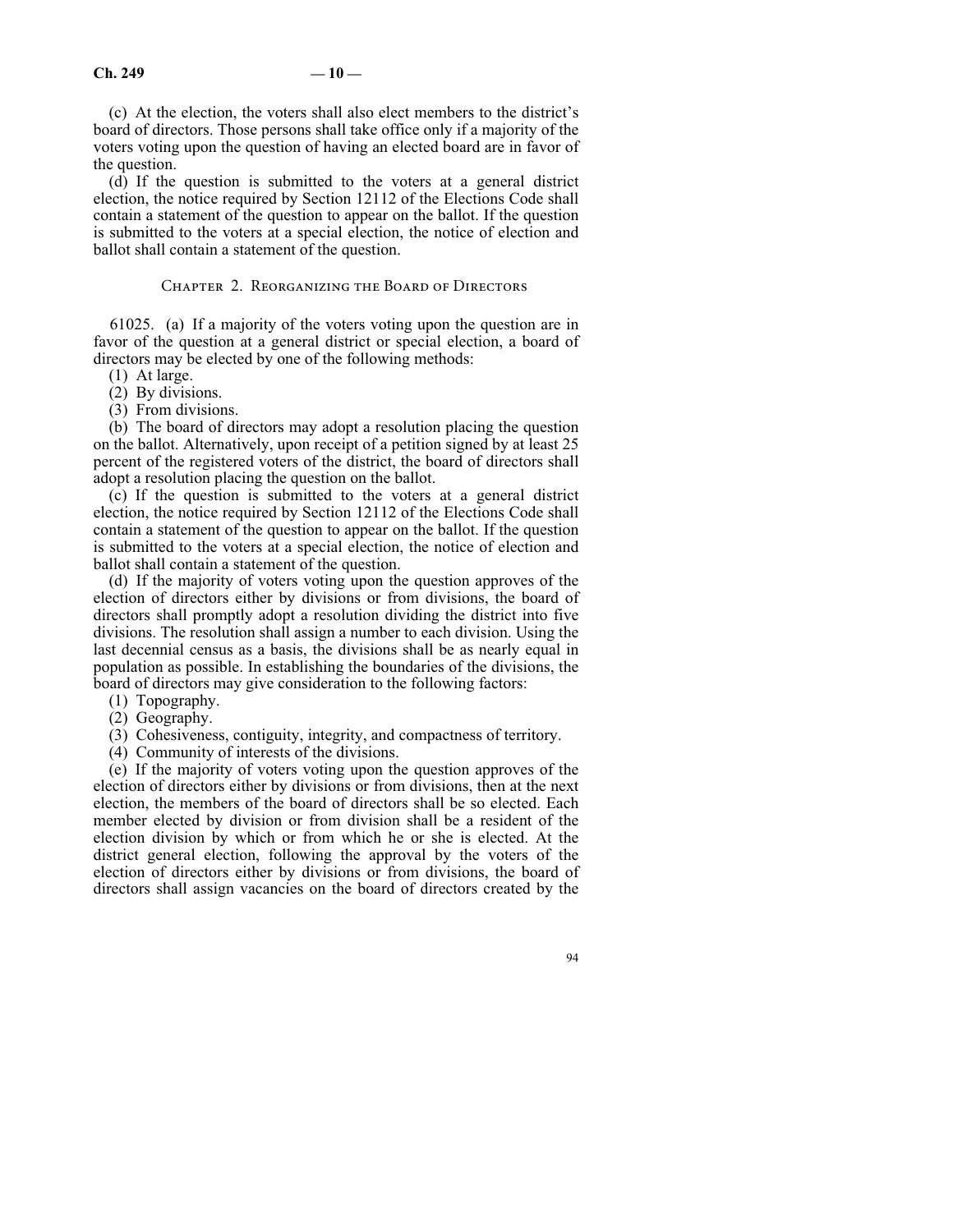expiration of terms to the respective divisions and the vacancies shall be filled either by or from those divisions.

(f) If the majority of voters voting on the question approves of the election of directors at large, the board of directors shall promptly adopt a resolution dissolving the divisions which had existed.

61026. In the case of a board of directors elected by divisions or from divisions, the board of directors shall adjust the boundaries of the divisions before November 1 of the year following the year in which each decennial census is taken. If at any time between each decennial census, a change of organization or reorganization alters the population of the district, the board of directors shall reexamine the boundaries of its divisions. If the board of directors finds that the population of any division has varied so that the divisions no longer meet the criteria specified in subdivision (d) of Section 61025, the board of directors shall adjust the boundaries of the divisions so that the divisions shall be as nearly equal in population as possible. The board of directors shall make this change within 60 days of the effective date of the change of organization or reorganization.

61027. (a) This section applies only to a district where the board of supervisors is the district's board of directors and more than five years have passed since the effective date of the district's formation.

(b) Upon receipt of a petition signed by at least 10 percent of the voters of the district, the board of directors shall adopt a resolution placing the question on the ballot. Alternatively, the board of directors may adopt a resolution placing the question on the ballot. The petition or resolution shall specify whether the board of directors will be elected at large, by divisions, or from divisions.

(c) If a majority of the voters voting upon the question at a general election or special election are in favor, the district shall have an elected board of directors.

(d) At the election, the voters shall also elect members to the district's board of directors. Those persons shall take office only if a majority of the voters voting upon the question of having an elected board of directors are in favor of the question.

(e) If the question is submitted to the voters at a general district election, the notice required by Section 12112 of the Elections Code shall contain a statement of the question to appear on the ballot. If the question is submitted to the voters at a special election, the notice of election and ballot shall contain a statement of the question.

61028. (a) Before circulating any petition pursuant to Section 61025 or Section 61027, the proponents shall publish a notice of intention, which shall include a written statement not to exceed 500 words in length, setting forth the reasons for the proposal. The notice shall be published pursuant to Section 6061 in one or more newspapers of general circulation within the district. If the district is located in more than one county, publication of the notice shall be made in at least one newspaper of general circulation in each county.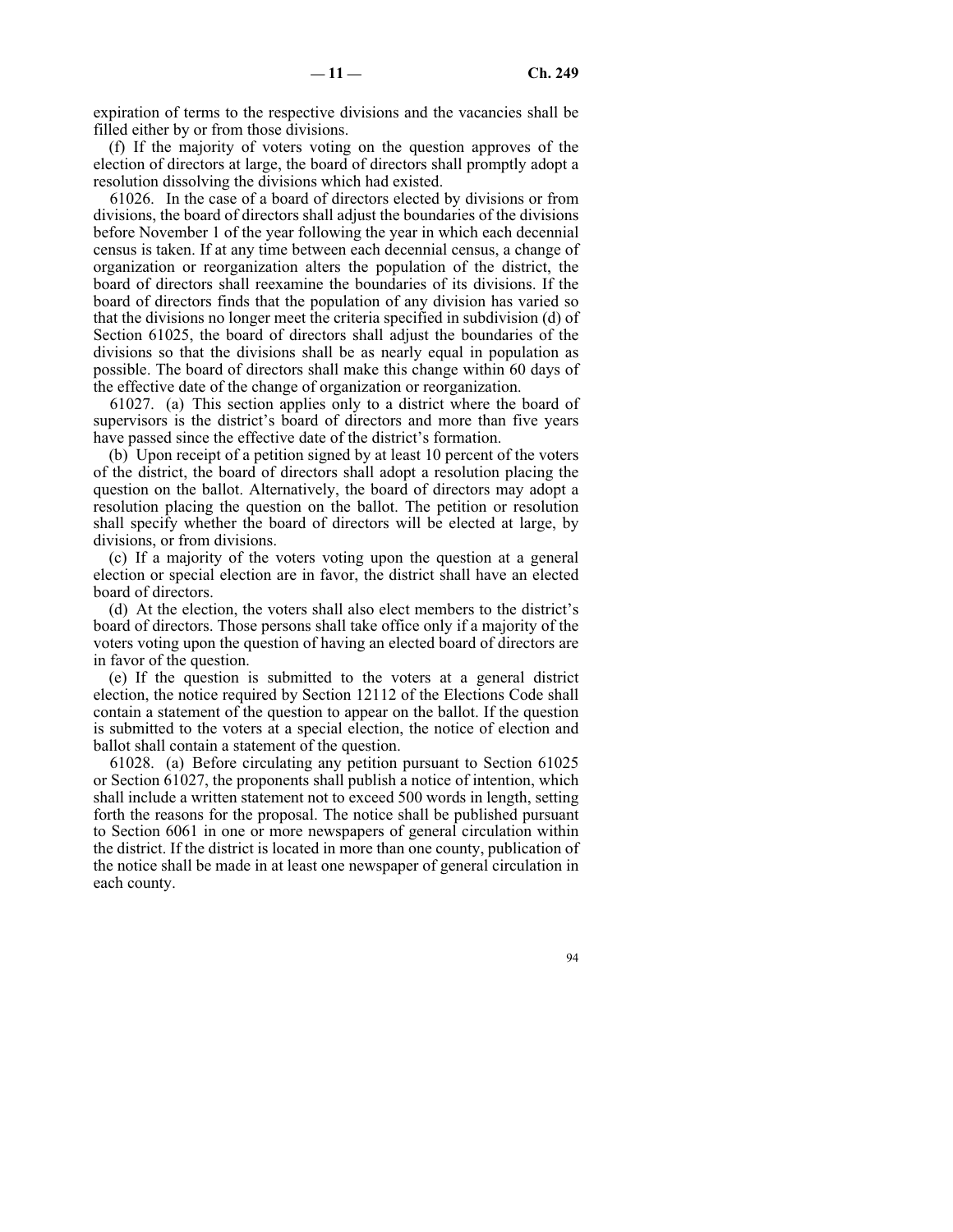(b) The notice shall be signed by at least one, but not more than three, proponents and shall be in substantially the following form:

"Notice of Intent to Circulate Petition

"Notice is hereby given of the intention to circulate a petition affecting<br>e Board of Directors of the (name of the district). The the Board of Directors of the getition proposes that  $($  description of the proposal)."

(c) Within five days after the date of publication, the proponents shall file with the secretary of the board of directors a copy of the notice together with an affidavit made by a representative of the newspaper in which the notice was published certifying to the fact of publication.

(d) After the filing required by subdivision (c), the petition may be circulated for signatures.

(e) Sections 100 and 104 of the Elections Code shall govern the signing of the petition and the format of the petition.

(f) A petition may consist of a single instrument or separate counterparts. The proponents shall file the petition, together with all counterparts, with the secretary of the board of directors. The secretary shall not accept a petition for filing unless the signatures have been secured within six months of the date on which the first signature was obtained and the proponents submitted the petition to the secretary for filing within 60 days after the last signature was obtained.

(g) Within 30 days after the date of filing a petition, the secretary of the board of directors shall cause the petition to be examined by the county elections official, in accordance with Sections 9113 to 9115, inclusive, of the Elections Code, and shall prepare a certificate of sufficiency indicating whether the petition is signed by the requisite number of signers.

(h) If the certificate of the secretary shows the petition to be insufficient, the secretary shall immediately give notice, by certified mail, of the insufficiency to the proponents. That mailed notice shall state in what amount the petition is insufficient. Within 15 days after the date of the notice of insufficiency, the proponents may file with the secretary a supplemental petition bearing additional signatures.

(i) Within 10 days after the date of filing a supplemental petition, the secretary shall cause the supplemental petition to be examined by the county elections official.

(j) The secretary shall sign and date a certificate of sufficiency. That certificate shall also state the minimum signature requirements for a sufficient petition and show the results of the secretary's examination. The secretary shall mail a copy of the certificate of sufficiency to the proponents.

(k) Once the proponents have filed a sufficient petition, the board of directors shall take the actions required pursuant to Section 61025 or Section 61027.

61029. (a) Notwithstanding any other provision of this chapter, the Board of Supervisors of San Joaquin County shall be the Board of Directors of the Mountain House Community Services District, until conversion to a directly elected board of directors.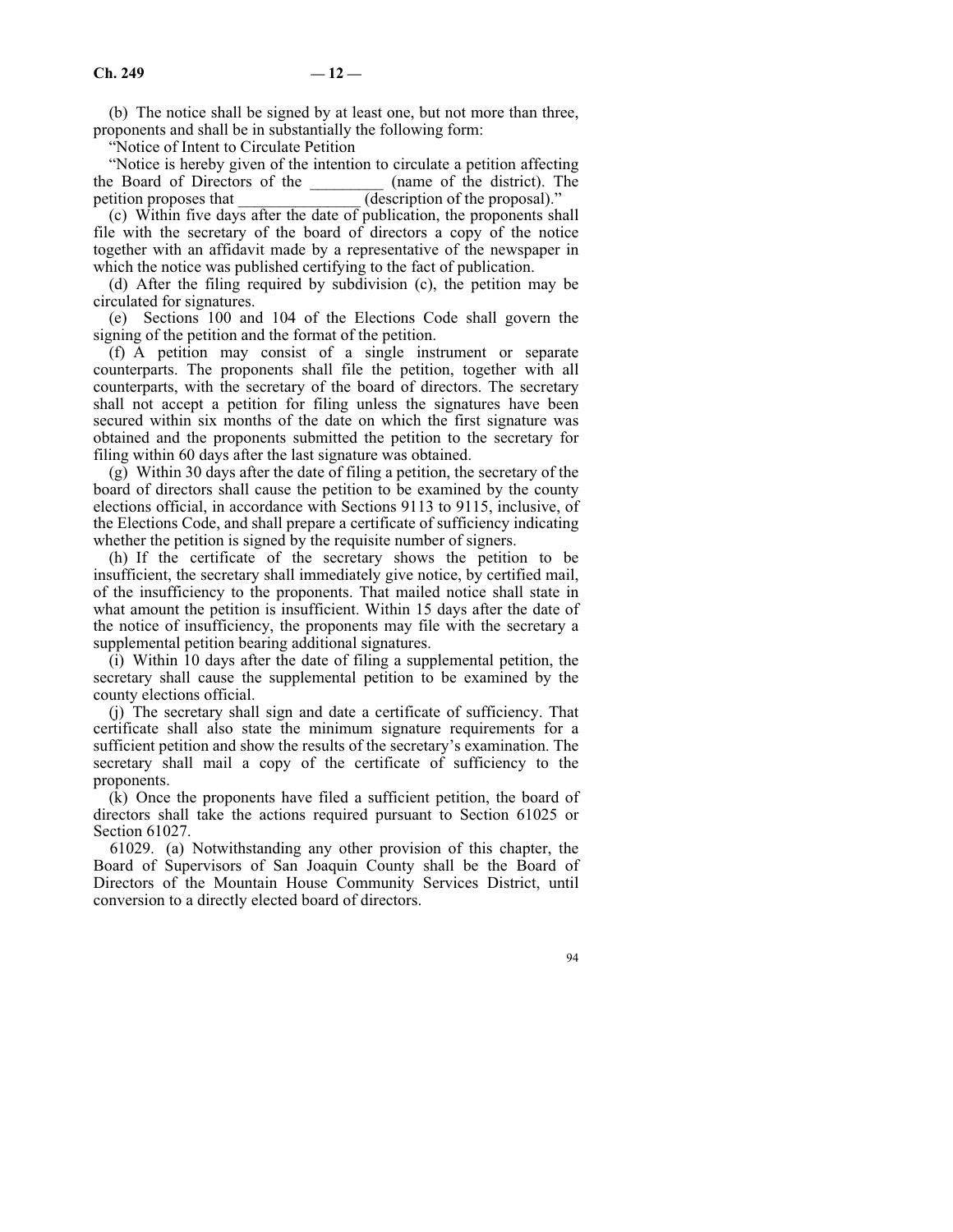(b) When the registrar of voters certifies in writing that the number of voters in the district has reached or exceeded 1,000, the Board of Supervisors of San Joaquin County shall adopt a resolution placing the question of having an elected board of directors on the ballot. The resolution shall specify whether the board of directors will be elected at large, by divisions, or from divisions.

(c) If the question is submitted to the voters at a general district election, the notice required by Section 12112 of the Elections Code shall contain a statement of the question to appear on the ballot. If the question is submitted to the voters at a special election, the notice of election and ballot shall contain a statement of the question.

(d) If a majority of voters voting upon the question approves of electing the board of directors, the members of the board of directors shall be elected at the next general district election.

61030. (a) Notwithstanding any other provision of this part, the local agency formation commission, in approving either a consolidation or reorganization of two or more special districts into a single community services district, may, pursuant to subdivisions (k) and (n) of Section 56886, temporarily increase the number of members to serve on the board of directors of the consolidated or reorganized district to 7, 9, or 11, who shall be members of the boards of directors of the districts to be consolidated or reorganized as of the effective date of the consolidation or reorganization.

(b) Upon the expiration of the terms of the members of the board of directors of the consolidated or reorganized district whose terms first expire following the effective date of the consolidation or reorganization, the total number of members on the board of directors shall be reduced until the number of members equals five.

(c) In addition to the powers granted under Section 1780, in the event of a vacancy on the board of directors of the consolidated or reorganized district at which time the total number of members of the board of directors is greater than five, the board of directors may, by majority vote of the remaining members of the board, choose not to fill the vacancy. In that event, the total membership of the board of directors shall be reduced by one member. Upon making the determination not to fill a vacancy, the board of directors shall notify the board of supervisors of its decision.

(d) This section applies only to a consolidation or reorganization in which each subject agency was an independent special district prior to the initiation of the consolidation or reorganization.

(e) As used in this section, "consolidation" means a consolidation as defined by Section 56030, "special district" means a special district as defined by Section 56036, "independent special district" means an independent special district as defined by Section 56044, and "reorganization" means a reorganization as defined by Section 56073.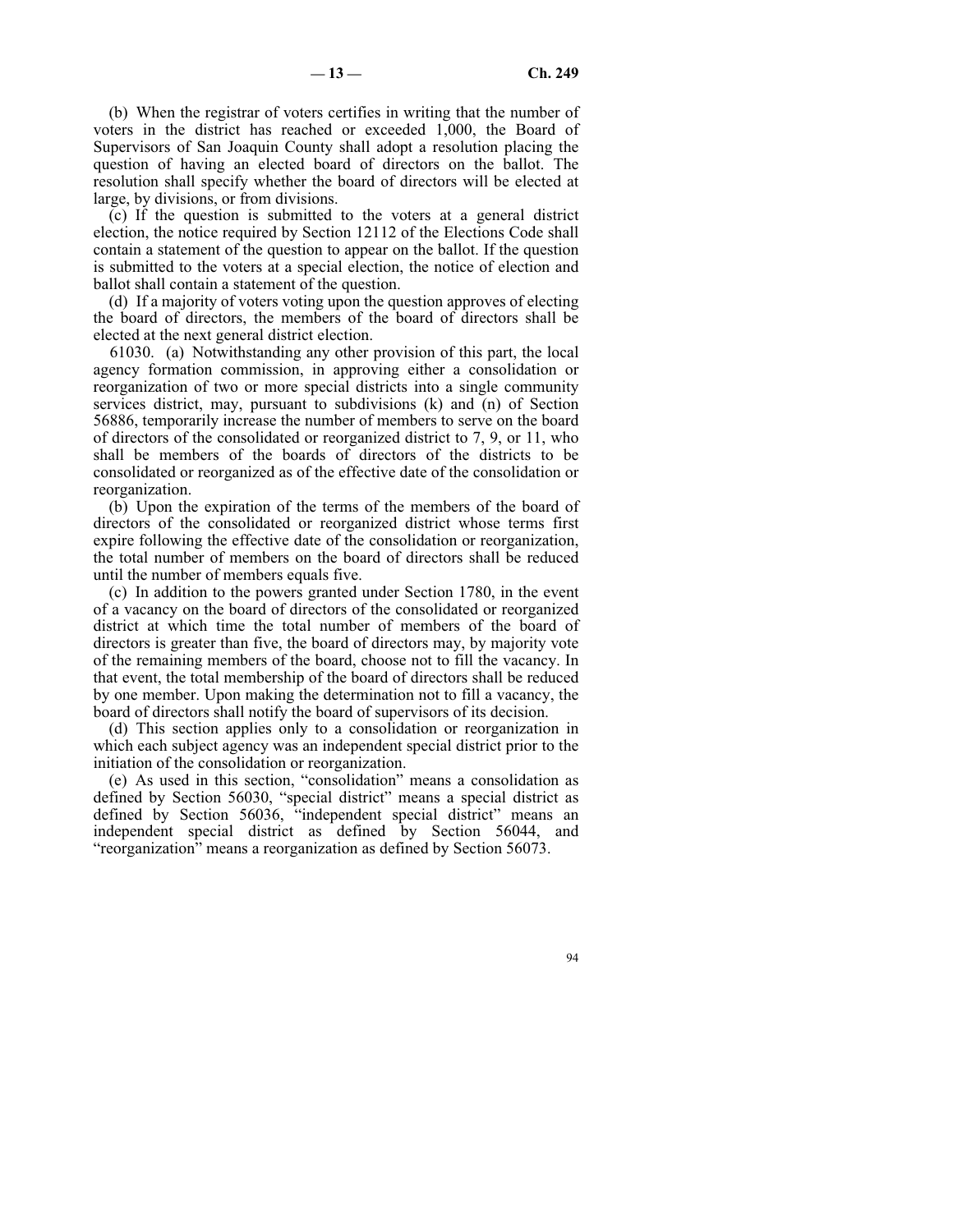# CHAPTER 3. BOARD OF DIRECTORS

61040. (a) A legislative body of five members known as the board of directors shall govern each district. The board of directors shall establish policies for the operation of the district. The board of directors shall provide for the implementation of those policies which is the responsibility of the district's general manager.

(b) No person shall be a candidate for the board of directors unless he or she is a voter of the district or the proposed district. No person shall be a candidate for the board of directors that is elected by divisions or from divisions unless he or she is a voter of that division or proposed division.

(c) All members of the board of directors shall exercise their independent judgment on behalf of the interests of the entire district, including the residents, property owners, and the public as a whole in furthering the purposes and intent of this division. Where the members of the board of directors have been elected by divisions or from divisions, they shall represent the interests of the entire district and not solely the interests of the residents and property owners in their divisions.

(d) Service on a municipal advisory council established pursuant to Section 31010 or service on an area planning commission established pursuant to Section 65101 shall not be considered an incompatible office with service as a member of a board of directors.

(e) A member of the board of directors shall not be the general manager, the district treasurer, or any other compensated employee of the district, except for volunteer firefighters as provided by Section 53227.

61041. Notwithstanding subdivision (a) of Section 65040, this section applies only to those districts that on December 31, 2005, had boards of directors that consisted of three members. Those districts shall continue to have boards of directors that consist of three members until the next general district election after January 1, 2006, after which date those districts shall have boards of directors that consist of five members. At that election, the voters shall fill the two vacancies on the board of directors. Those two members of the board of directors shall serve for the terms of office determined pursuant to Section 10506 of the Elections Code.

61042. (a) The term of office of each member of a board of directors is four years or until his or her successor qualifies and takes office. Directors shall take office at noon on the first Friday in December following their election.

(b) For districts formed before January 1, 2006, where the members of the board of directors are not serving staggered terms, at the first meeting after January 1, 2006, the members shall classify themselves by lot into two classes. One class shall have three members and the other class shall have two members. For the class that has three members, the terms of the offices that begin after the next general district election shall be four years. For the class that has two members, the initial terms of the offices that begin after the next general district election shall be two years. Thereafter, the terms of all members shall be four years.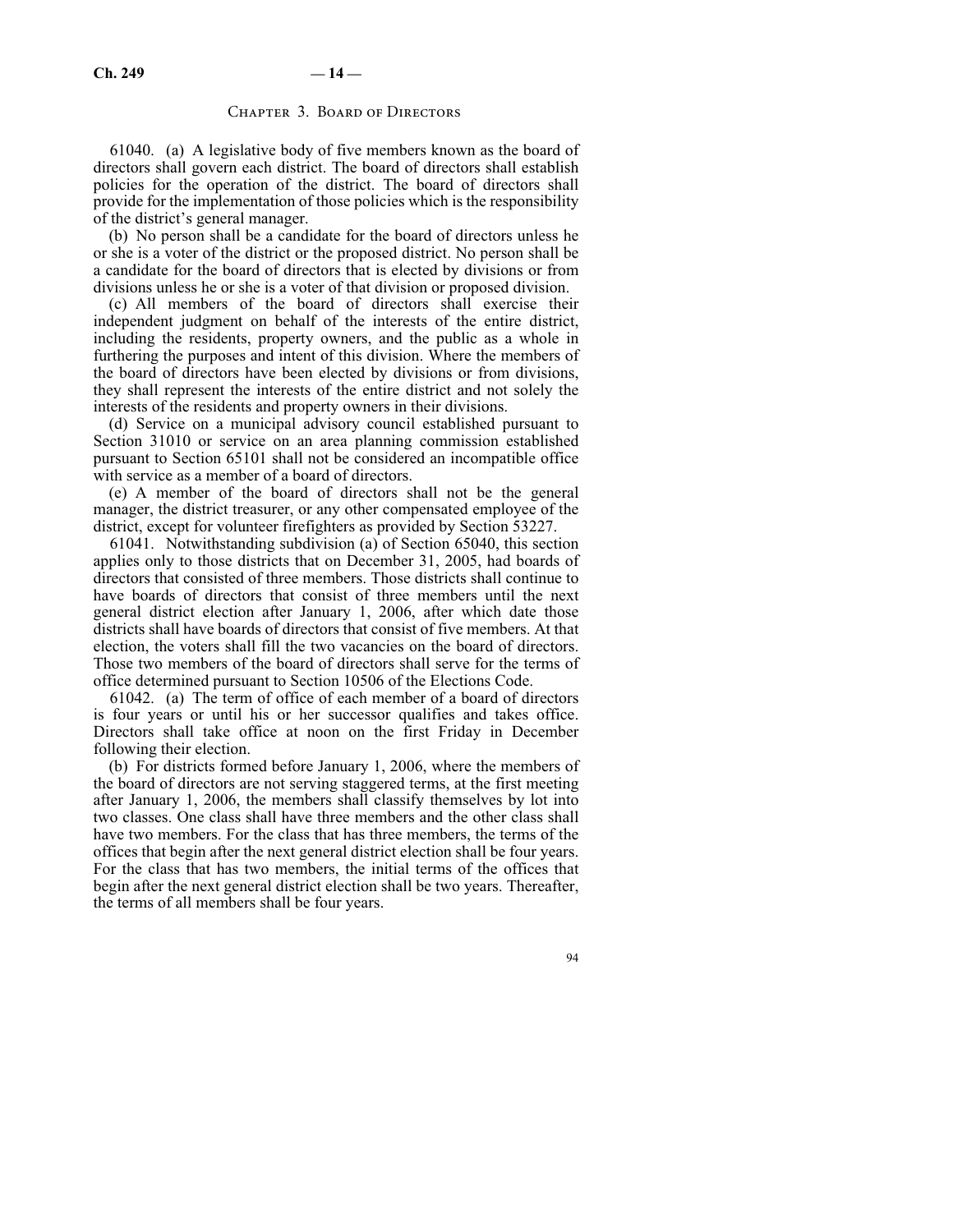(c) Any vacancy in the office of a member elected to a board of directors shall be filled pursuant to Section 1780.

61043. (a) Within 45 days after the effective date of the formation of a district, the board of directors shall meet and elect its officers. Thereafter, within 45 days after each general district or unopposed election, the board of directors shall meet and elect the officers of the board of directors. A board of directors may elect the officers of the board of directors annually.

(b) The officers of a board of directors are a president and a vice president. The president shall preside over meetings of the board of directors and the vice president shall serve in the president's absence or inability to serve.

(c) A board of directors may create additional offices and elect members to those offices, provided that no member of a board of directors shall hold more than one office.

61044. A board of directors shall hold a regular meeting at least once every three months. Meetings of the board of directors are subject to the Ralph M. Brown Act, Chapter 9 (commencing with Section 54950) of Part 1 of Division 2 of Title 5.

61045. (a) A majority of the total membership of the board of directors shall constitute a quorum for the transaction of business.

(b) The board of directors shall act only by ordinance, resolution, or motion.

(c) Except as otherwise specifically provided by law, a majority vote of the total membership of the board of directors is required for the board of directors to take action.

(d) The minutes of the board of directors shall record the aye and no votes taken by the members of the board of directors for the passage of all ordinances, resolutions, or motions.

(e) The board of directors shall keep a record of all its actions, including financial transactions.

(f) The board of directors shall adopt rules or bylaws for its proceedings.

(g) The board of directors shall adopt policies for the operation of the district, including, but not limited to, administrative policies, fiscal policies, personnel policies, and the purchasing policies required by this division.

61046. (a) Ordinances may be passed by the voters by initiative pursuant to Article 1 (commencing with Section 9300) of Chapter 4 of Division 9 of the Elections Code.

(b) Legislative acts may be disapproved by the voters by referendum pursuant to Article 2 (commencing with Section 9340) of Chapter 4 of Division 9 of the Elections Code.

(c) Members of the board of directors may be recalled by the voters pursuant to Chapter 1 (commencing with Section 11000) of Division 11 of the Elections Code.

61047. (a) The board of directors may provide, by ordinance or resolution, that each of its members may receive compensation in an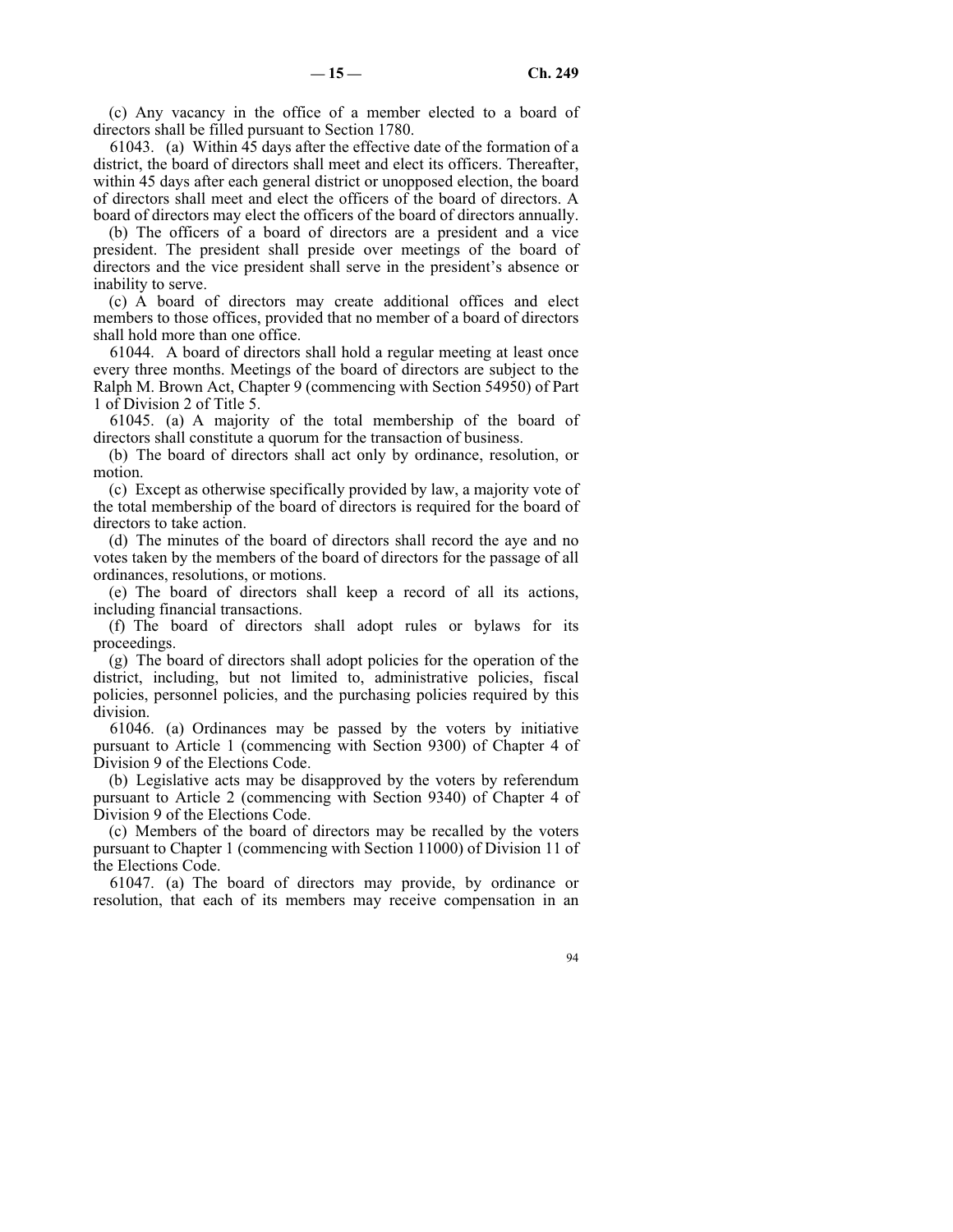amount not to exceed one hundred dollars (\$100) for each day of service. A member of the board of directors shall not receive compensation for more than six days of service in a month.

(b) The board of directors, by ordinance adopted pursuant to Chapter 2 (commencing with Section 20200) of Division 10 of the Water Code, may increase the amount of compensation that may be received by members of the board of directors.

(c) The board of directors may provide, by ordinance or resolution, that its members may receive their actual and necessary traveling and incidental expenses incurred while on official business. Reimbursement for these expenses is subject to Sections 53232.2 and 53232.3.

(d) A member of the board of directors may waive any or all of the payments permitted by this section.

(e) For the purposes of this section, a "day of service" means any of the following:

(1) A meeting conducted pursuant to the Ralph M. Brown Act, Chapter 9 (commencing with Section 54950) of Part 1 of Division 2 of Title 5.

(2) Representation of the district at a public event, provided that the board of directors has previously approved the member's representation at a board of directors' meeting and that the member delivers a written report to the board of directors regarding the member's representation at the next board of directors' meeting following the public event.

(3) Representation of the district at a public meeting or a public hearing conducted by another public agency, provided that the board of directors has previously approved the member's representation at a board of directors' meeting and that the member delivers a written report to the board of directors regarding the member's representation at the next board of directors' meeting following the public meeting or public hearing.

(4) Representation of the district at a meeting of a public benefit nonprofit corporation on whose board the district has membership, provided that the board of directors has previously approved the member's representation at a board of directors' meeting and the member delivers a written report to the board of directors regarding the member's representation at the next board of directors' meeting following the corporation's meeting.

(5) Participation in a training program on a topic that is directly related to the district, provided that the board of directors has previously approved the member's participation at a board of directors' meeting, and that the member delivers a written report to the board of directors regarding the member's participation at the next board of directors' meeting following the training program.

61048. A board of directors may appoint one or more advisory committees to advise the board of directors about the district's finances, policies, programs, or operations.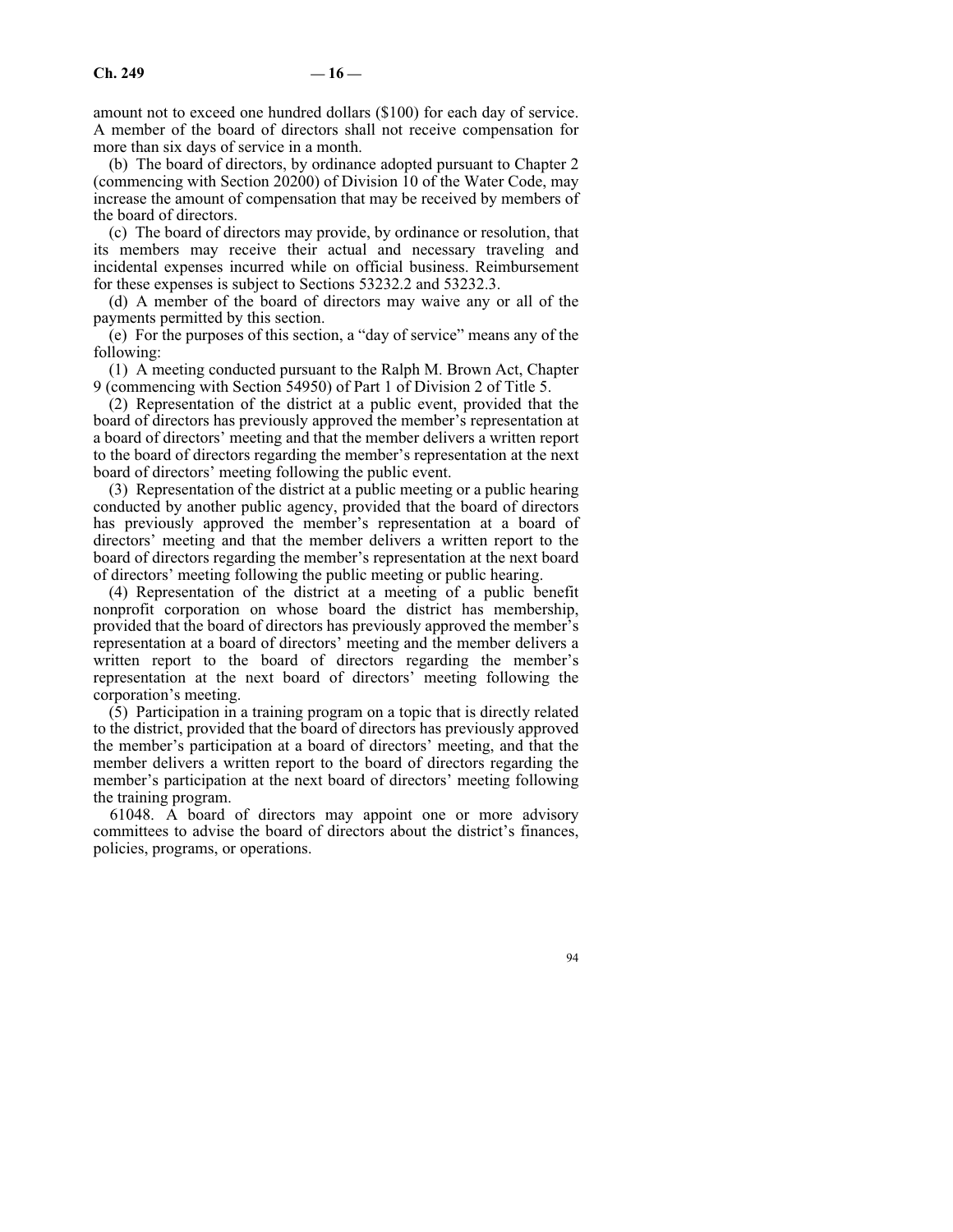# CHAPTER 4. DISTRICT OFFICERS

61050. (a) The board of directors shall appoint a general manager.

(b) The county treasurer of the principal county shall serve as the treasurer of the district. If the board of directors designates an alternative depositary pursuant to Section 61053, the board of directors shall appoint a district treasurer who shall serve in place of the county treasurer.

(c) The board of directors may appoint the same person to be the general manager and the district treasurer.

(d) The general manager and the district treasurer, if any, shall serve at the pleasure of the board of directors.

(e) The board of directors shall set the compensation, if any, for the general manager and the district treasurer, if any.

(f) The board of directors may require the general manager to be bonded. The board of directors shall require the district treasurer, if any, to be bonded. The district shall pay the cost of the bonds.

61051. The general manager shall be responsible for all of the following:

(a) The implementation of the policies established by the board of directors for the operation of the district.

(b) The appointment, supervision, discipline, and dismissal of the district's employees, consistent with the employee relations system established by the board of directors.

(c) The supervision of the district's facilities and services.

(d) The supervision of the district's finances.

61052. (a) Except as provided by Section 61053, the county treasurer of the principal county shall be treasurer of the district and shall be the depositary and have the custody of all of the district's money.

(b) All claims against a district shall be audited, allowed, and paid by the board of directors by warrants drawn on the county treasurer.

(c) As an alternative to subdivision (b), the board of directors may instruct the county treasurer to audit, allow, and draw his or her warrant on the county treasury for all legal claims presented to him or her and authorized by the board of directors.

(d) The county treasurer shall pay the warrants in the order in which they are presented.

(e) If a warrant is presented for payment and the county treasurer cannot pay it for want of funds in the account on which it is drawn, the treasurer shall endorse the warrant, "NOT PAID BECAUSE OF INSUFFICIENT FUNDS" and sign his or her name and the date and time the warrant was presented. From that time until it is paid, the warrant bears interest at the maximum rate permitted pursuant to Article 7 (commencing with Section 53530) of Chapter 3 of Part 1 of Division 2.

61053. (a) Notwithstanding Section 61052, a district may establish an alternative depositary pursuant to this section.

(b) The board of directors shall appoint a district treasurer who shall serve in the place of the county treasurer.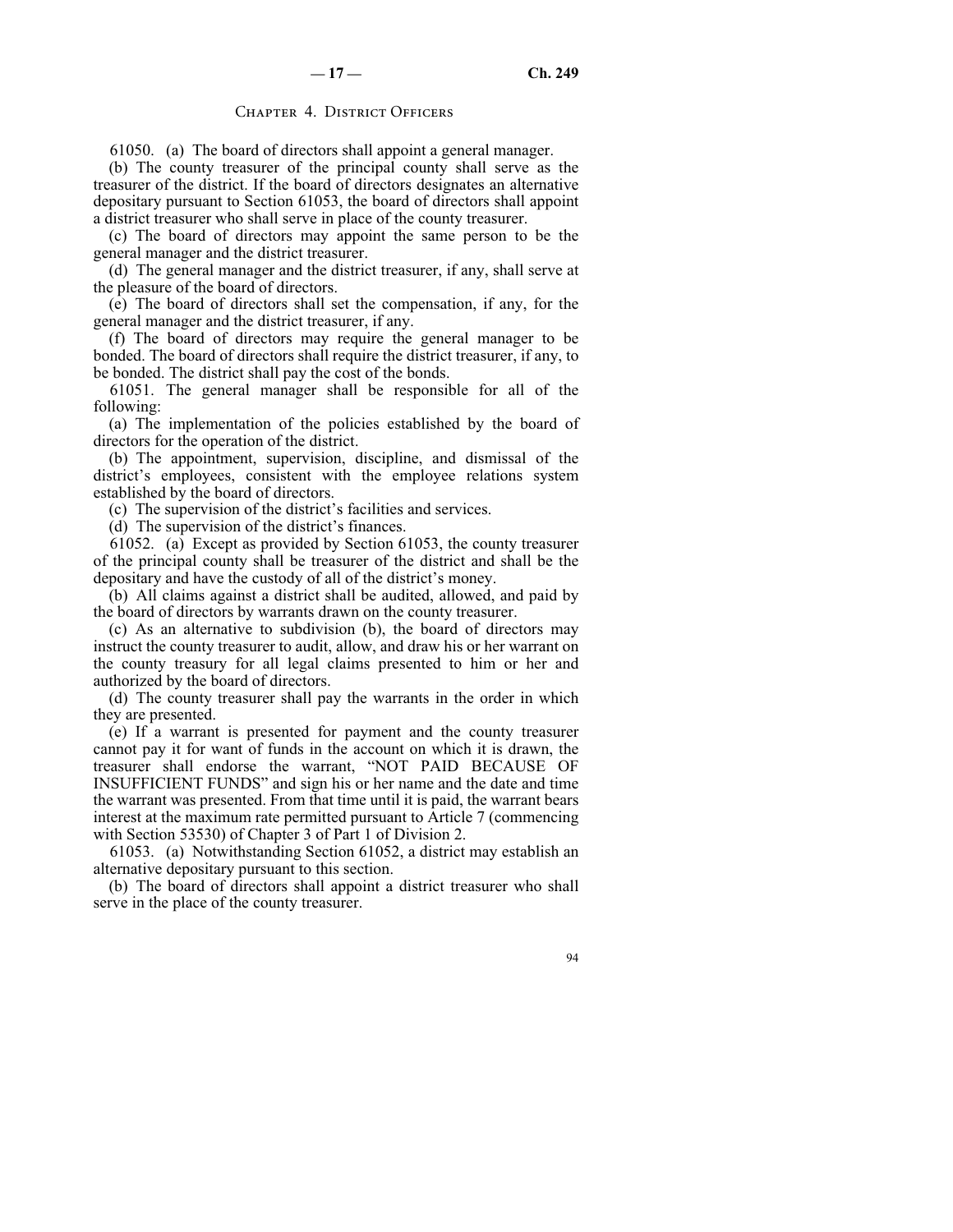(c) The board of directors shall adopt a resolution that does each of the following:

(1) State its intention to withdraw its money from the county treasury.

(2) Fix the amount of the bond for the district treasurer and other district employees who will be responsible for handling the district's finances. The district shall pay the cost of the bonds.

(3) Adopt a system of accounting and auditing that shall completely and at all times show the district's financial condition. The system of accounting and auditing shall adhere to generally accepted accounting principles.

(4) Adopt a procedure for drawing and signing checks, provided that the procedure adheres to generally accepted accounting principles. The procedure shall provide that bond principal and salaries shall be paid when due. The procedure may provide that checks to pay claims and demands need not be approved by the board of directors before payment if the district treasurer determines that the claims and demands conform to the district's approved budget.

(5) Designate a bank, a savings and loan association, or a credit union as the depositary of the district's money. A bank, savings and loan association, or credit union may act as a depositary, paying agent, or fiscal agency for the holding or handling of the district's money, notwithstanding the fact that a member of the board of directors, whose funds are on deposit in that bank or savings and loan association is an officer, employee, or stockholder of that bank or savings and loan association, or of a holding company that owns any of the stock of that bank or savings and loan association.

(d) The board of directors and the board of supervisors of the principal county shall determine a mutually acceptable date for the withdrawal of the district's money from the county treasury, not to exceed 15 months from the date on which the board of directors adopts its resolution.

(e) In implementing this section, the district shall comply with Article 1 (commencing with Section 53600) and Article 2 (commencing with Section 53630) of Chapter 4 of Part 1 of Division 2 of Title 5. Nothing in this section shall preclude the district treasurer from depositing the district's money in the county treasury of the principal county or the State Treasury pursuant to Article 11 (commencing with Section 16429.1) of Chapter 2 of Part 2 of Division 4 of Title 2.

(f) The district treasurer shall make quarterly or more frequent written reports to the board of directors, as the board of directors shall determine, regarding the receipts and disbursements and balances in the accounts controlled by the district treasurer. The district treasurer shall sign the reports and file them with the general manager.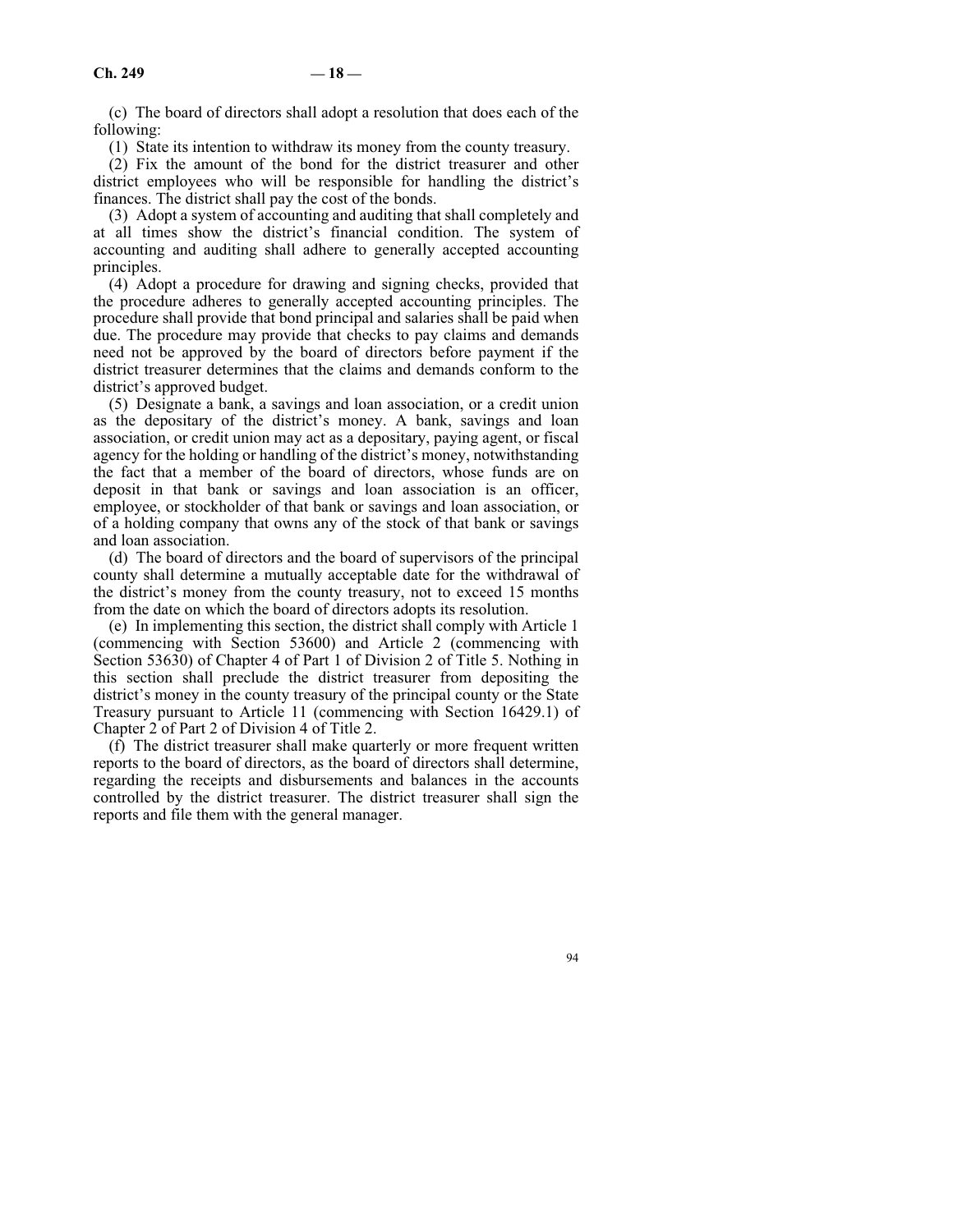# Chapter 5. General Powers

61060. A district shall have and may exercise all rights and powers, expressed and implied, necessary to carry out the purposes and intent of this division, including, but not limited to, the following powers:

(a) To adopt ordinances following the procedures of Article 7 (commencing with Section 25120) of Chapter 1 of Part 2 of Division 2 of Title 3.

(b) To adopt, by ordinance, and enforce rules and regulations for the administration, operation, and use and maintenance of the facilities and services listed in Part 3 (commencing with Section 61100).

(c) To sue and be sued in its own name.

(d) To acquire any real or personal property within or outside the district, by contract or otherwise, to hold, manage, occupy, dispose of, convey, and encumber the property, and to create a leasehold interest in the property for the benefit of the district.

(e) To acquire by eminent domain any real or personal property within or outside the district. If a district acquires real or personal property of a public utility by eminent domain, the district shall also pay for the cost of the removal, reconstruction, or relocation of any structure, railways, mains, pipes, conduits, wires, cables, or poles that must be moved to a new location.

(f) To appoint employees, to define their qualifications and duties, and to provide a schedule of compensation for performance of their duties.

(g) To engage counsel and other professional services.

(h) To enter into and perform all contracts, including, but not limited to, contracts pursuant to Article 43 (commencing with Section 20680) of Chapter 1 of Part 3 of the Public Contract Code.

(i) To adopt a seal and alter it.

(j) To enter joint powers agreements pursuant to the Joint Exercise of Powers Act, Chapter 5 (commencing with Section 6500) of Division 7 of Title 1.

(k) To provide insurance pursuant to Part 6 (commencing with Section 989) of Division 3.6 of Title 1.

(*l*) To provide training that will assist the members of the board of directors in the governance of the district.

(m) To construct any works along, under, or across any street, road, or highway, subject to the consent of the governing body in charge, and along, under, or across any other property devoted to a public use.

(n) To take any and all actions necessary for, or incidental to, the powers expressed or implied by this division.

61061. (a) A district shall have perpetual succession.

(b) A board of directors may, by resolution, change the name of the district. The resolution shall comply with the requirements of Chapter 23 (commencing with Section 7530) of Division 7 of Title 1. Notwithstanding Section 7530, any district formed on and after January 1, 2006, and any district that changes its name on or after January 1, 2006, shall have the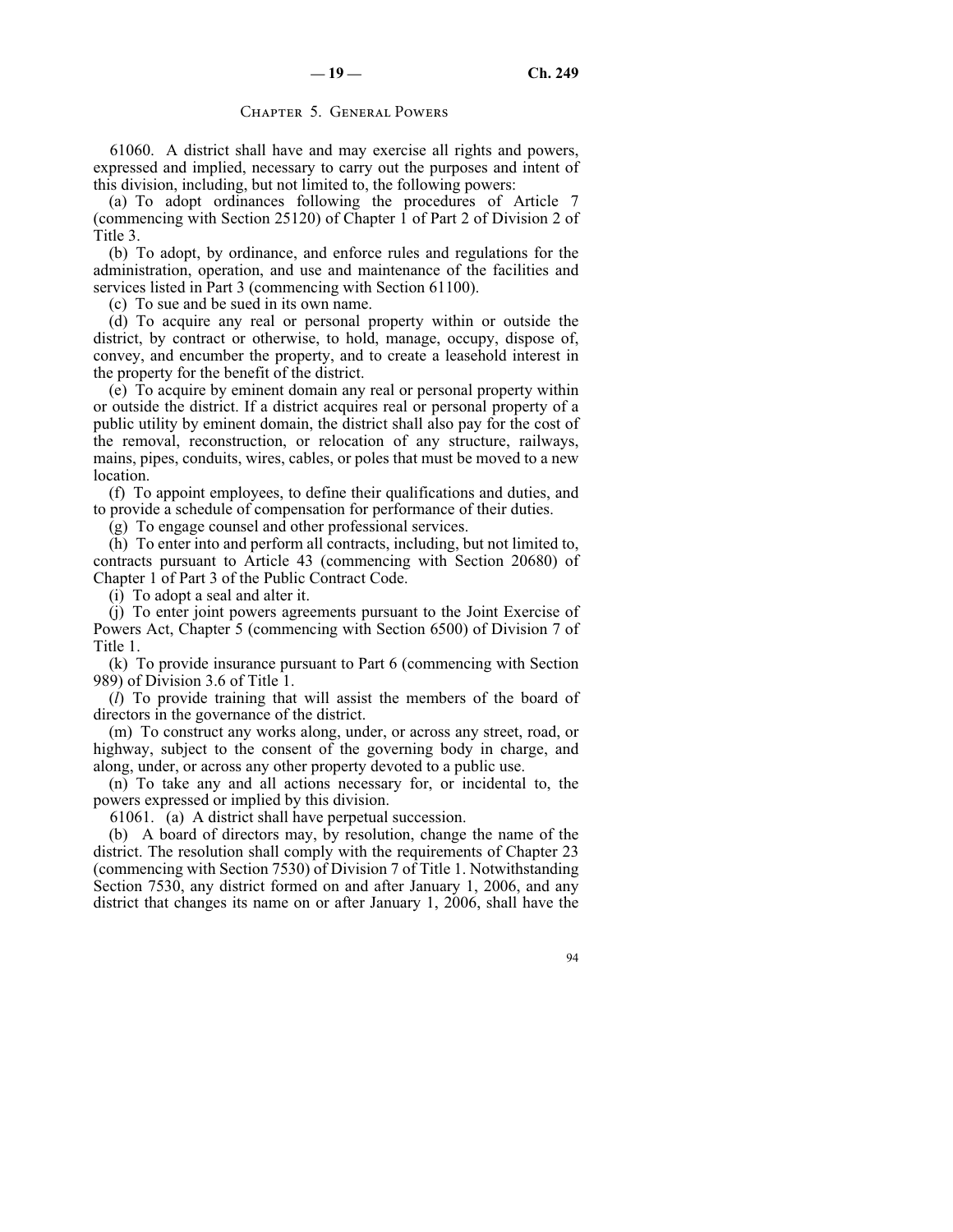words "community services district" within its name. Within 10 days of its adoption, the board of directors shall file a copy of its resolution with the Secretary of State, the county clerk, the board of supervisors, and the local agency formation commission of each county in which the district is located.

(c) A district may destroy a record pursuant to Chapter 7 (commencing with Section 60200) of Division 1.

61062. (a) When acquiring, improving, or using any real property, a district shall comply with Article 5 (commencing with Section 53090) of Chapter 1 of Part 1 of Division 2 of Title 5, and Article 7 (commencing with Section 65400) of Chapter 1 of Division 1 of Title 7.

(b) When disposing of surplus land, a district shall comply with Article 7 (commencing with Section 54220) of Chapter 5 of Part 1 of Division 2 of Title 5.

61063. (a) Each district shall adopt policies and procedures, including bidding regulations, governing the purchasing of supplies and equipment not governed by Article 43 (commencing with Section 20680) of Chapter 1 of Part 3 of the Public Contract Code. Each district shall adopt these policies and procedures by rule or regulation pursuant to Article 7 (commencing with Section 54201) of Chapter 5 of Division 2 of Title 5.

(b) A district may request the State Department of General Services to make purchases of materials, equipment, or supplies on its behalf pursuant to Section 10298 of the Public Contract Code.

(c) A district may request the purchasing agent of the principal county to make purchases of materials, equipment, or supplies on its behalf pursuant to Article 7 (commencing with Section 25500) of Chapter 5 of Division 2 of Title 3.

(d) A district may request the purchasing agent of the principal county to contract with persons to provide projects, services, and programs authorized by this division pursuant to Article 7 (commencing with Section 25500) of Chapter 5 of Division 2 of Title 3.

61064. (a) Violation of any rule, regulation, or ordinance adopted by a board of directors is a misdemeanor punishable pursuant to Section 19 of the Penal Code.

(b) Any citation issued by a district for violation of a rule, regulation, or ordinance adopted by a board of directors may be processed as an infraction pursuant to subdivision (d) of Section 17 of the Penal Code.

(c) To protect property and to preserve the peace at facilities owned or managed by a district, a board of directors may confer on designated uniformed district employees the power to issue citations for misdemeanor and infraction violations of state law, city or county ordinances, or district rules, regulations, or ordinances when the violation is committed within a facility and in the presence of the employee issuing the citation. District employees shall issue citations pursuant to Chapter 5C (commencing with Section 853.5) of Title 3 of Part 2 of the Penal Code.

61065. (a) The Meyers-Milias-Brown Act, Chapter 10 (commencing with Section 3500) of Division 4 of Title 1 applies to all districts.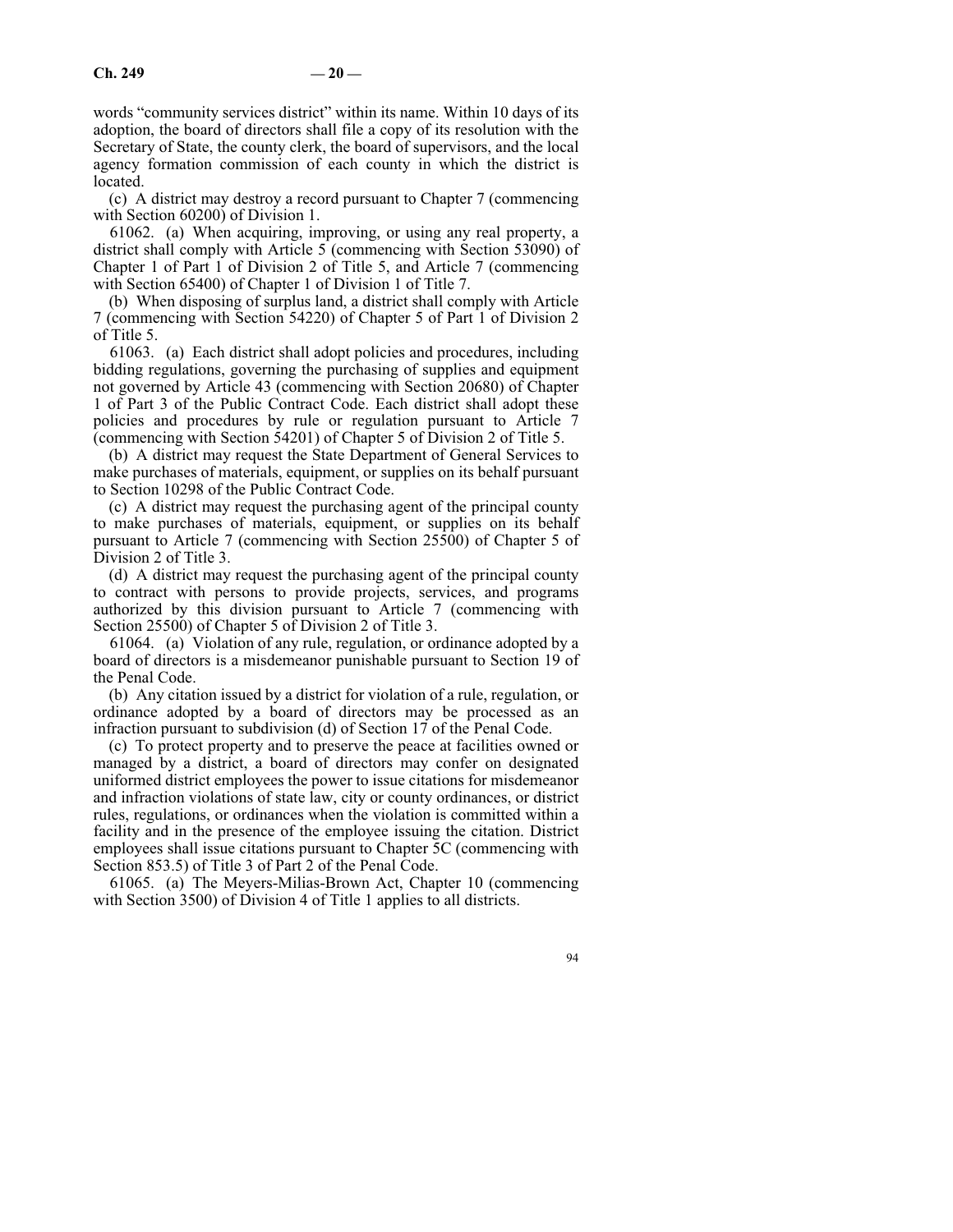(b) A board of directors may establish an employee relations system that may include, but is not limited to, a civil service system or a merit system.

61066. A board of directors may require any employee or officer to be bonded. The district shall pay the cost of the bonds.

61067. A board of directors may provide for any program for the benefit of its employees and members of the board of directors pursuant to Chapter 2 (commencing with Section 53200) of Part 1 of Division 2 of Title 5.

61068. A board of directors may authorize its members and the employees of the district to attend professional or vocational meetings and conferences. A board of directors may reimburse its members and the employees of the district for their documented, actual, and necessary traveling and incidental expenses while on official business.

61069. (a) A district may request an inspection warrant pursuant to Title 13 (commencing with Section 1822.50) of Part 3 of the Code of Civil Procedure. The warrant shall state the location which it covers and shall state its purposes. A warrant may authorize district employees to enter property only to do one or more of the following:

(1) Inspect to determine the presence of public nuisances that the district has the authority to abate.

(2) Abate public nuisances, either directly or by giving notice to the property owner to abate the public nuisance.

(3) Determine if a notice to abate a public nuisance has been complied with.

(b) Where there is no reasonable expectation of privacy and subject to the limitations of the United States Constitution and the California Constitution, employees of a district may enter any property within the district for any of the following purposes:

(1) Inspect the property to determine the presence of public nuisances that the district has the authority to abate.

(2) Abate public nuisances, either directly or by giving notice to the property owner to abate the public nuisance.

(3) Determine if a notice to abate a public nuisance has been complied with.

61070. A district may contract with any local agency, state department or agency, federal department or agency, or any tribal government for the provision by or to the district of any facilities, services, or programs authorized by this division, within or without the district, subject to compliance with Section 56133.

### PART 3. PURPOSES, SERVICES, AND FACILITIES

Chapter 1. Authorized Services and Facilities

61100. Within its boundaries, a district may do any of the following: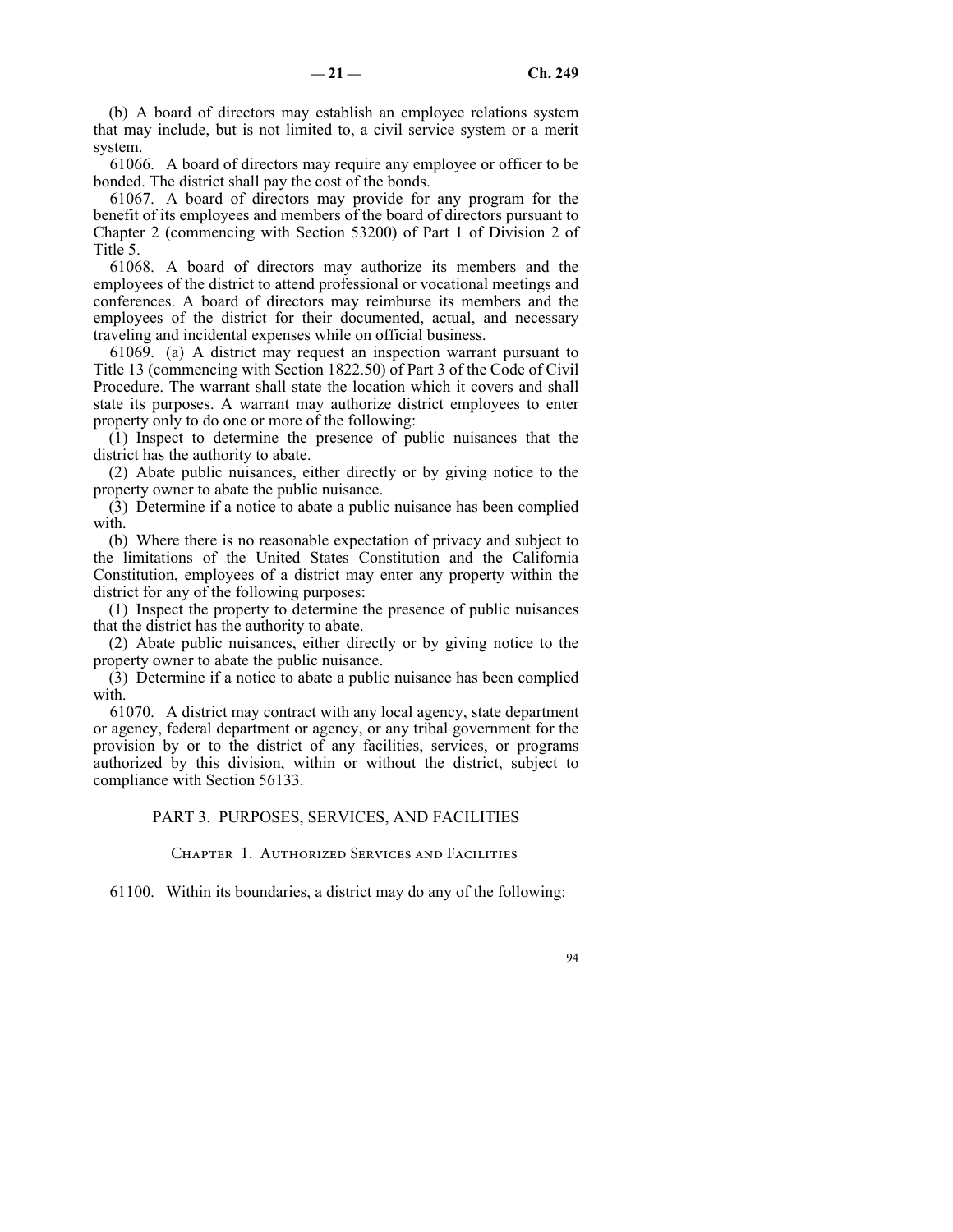(a) Supply water for any beneficial uses, in the same manner as a municipal water district, formed pursuant to the Municipal Water District Law of 1911, Division 20 (commencing with Section 71000) of the Water Code. In the case of any conflict between that division and this division, the provisions of this division shall prevail.

(b) Collect, treat, or dispose of sewage, waste water, recycled water, and storm water, in the same manner as a sanitary district, formed pursuant to the Sanitary District Act of 1923, Division 6 (commencing with Section 6400) of the Health and Safety Code. In the case of any conflict between that division and this division, the provisions of this division shall prevail.

(c) Collect, transfer, and dispose of solid waste, and provide solid waste handling services, including, but not limited to, source reduction, recycling, composting activities, pursuant to Division 30 (commencing with Section 40000), and consistent with Section 41821.2 of the Public Resources Code.

(d) Provide fire protection services, rescue services, hazardous material emergency response services, and ambulance services in the same manner as a fire protection district, formed pursuant to the Fire Protection District Law, Part 2.7 (commencing with Section 13800) of Division 12 of the Health and Safety Code.

(e) Acquire, construct, improve, maintain, and operate recreation facilities, including, but not limited to, parks and open space, in the same manner as a recreation and park district formed pursuant to the Recreation and Park District Law, Chapter 4 (commencing with Section 5780) of Division 5 of the Public Resources Code.

(f) Organize, promote, conduct, and advertise programs of community recreation, in the same manner as a recreation and park district formed pursuant to the Recreation and Park District Law, Chapter 4 (commencing with Section 5780) of Division 5 of the Public Resources Code.

(g) Acquire, construct, improve, maintain, and operate street lighting and landscaping on public property, public rights-of-way, and public easements.

(h) Provide for the surveillance, prevention, abatement, and control of vectors and vectorborne diseases in the same manner as a mosquito abatement and vector control district formed pursuant to the Mosquito Abatement and Vector Control District Law, Chapter 1 (commencing with Section 2000) of Division 3 of the Health and Safety Code.

(i) Provide police protection and law enforcement services by establishing and operating a police department that employs peace officers pursuant to Chapter 4.5 (commencing with Section 830) of Title 3 of Part 2 of the Penal Code.

(j) Provide security services, including, but not limited to, burglar and fire alarm services, to protect lives and property.

(k) Provide library services, in the same manner as a library district formed pursuant to either Chapter 8 (commencing with Section 19400) or Chapter 9 (commencing with Section 19600) of Part 11 of the Education Code.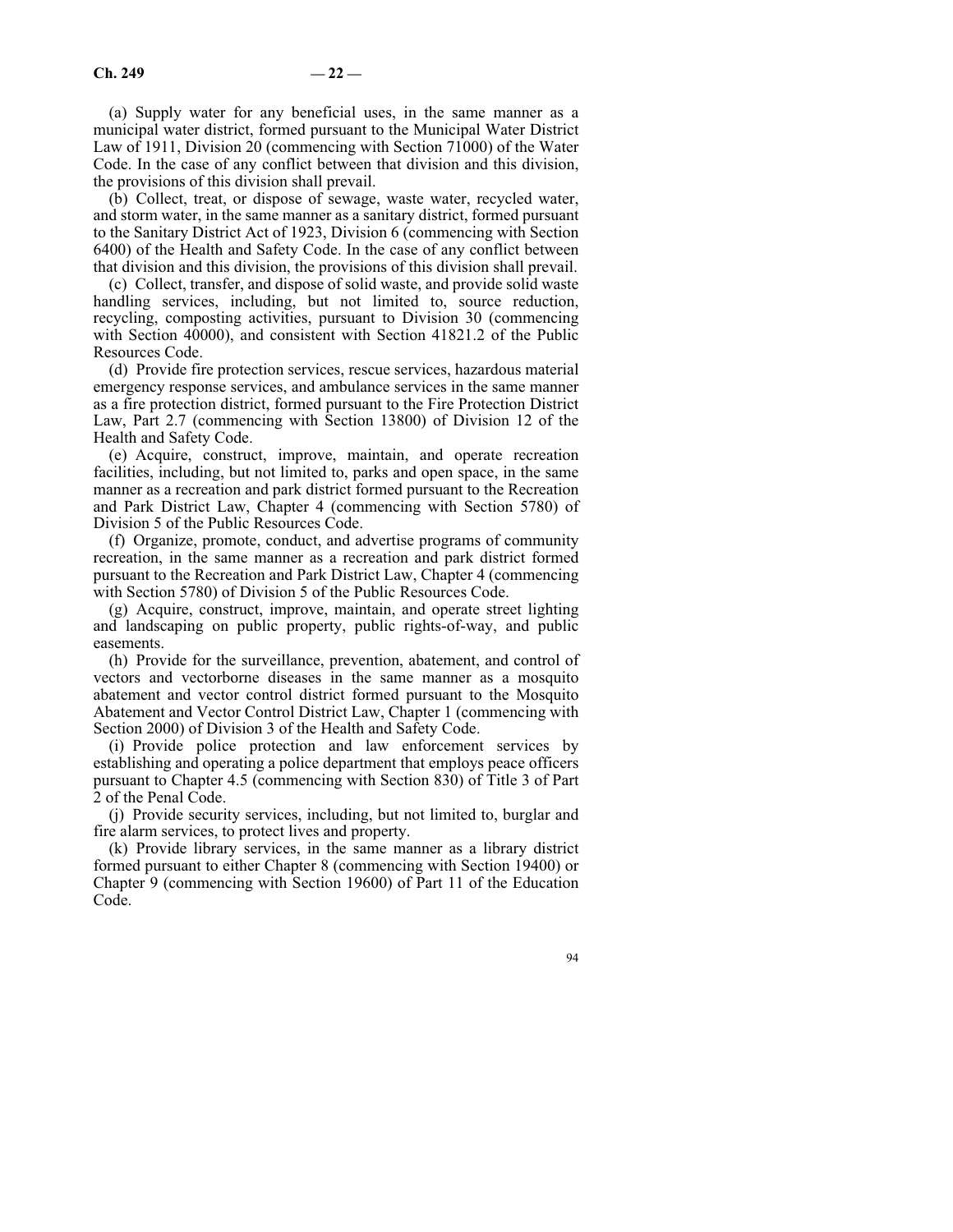(*l*) Acquire, construct, improve, and maintain streets, roads, rights-of-way, bridges, culverts, drains, curbs, gutters, sidewalks, and any incidental works. A district shall not acquire, construct, improve, or maintain any work owned by another public agency unless that other public agency gives its written consent.

(m) Convert existing overhead electric and communications facilities, with the consent of the public agency or public utility that owns the facilities, to underground locations pursuant to Chapter 28 (commencing with Section 5896.1) of Part 3 of Division 7 of the Streets and Highways Code.

(n) Provide emergency medical services pursuant to the Emergency Medical Services System and the Prehospital Emergency Medical Care Personnel Act, Division 2.5 (commencing with Section 1797) of the Health and Safety Code.

(o) Provide and maintain public airports and landing places for aerial traffic, in the same manner as an airport district formed pursuant to the California Airport District Act, Part 2 (commencing with Section 22001) of Division 9 of the Public Utilities Code.

(p) Provide transportation services.

(q) Abate graffiti.

(r) Plan, design, construct, improve, maintain, and operate flood protection facilities. A district shall not plan, design, construct, improve, maintain, or operate flood protection facilities within the boundaries of another special district that provides those facilities unless the other special district gives its written consent. A district shall not plan, design, construct, improve, maintain, or operate flood protection facilities in unincorporated territory unless the board of supervisors gives its written consent. A district shall not plan, design, construct, improve, maintain, or operate flood protection facilities within a city unless the city council gives its written consent.

(s) Acquire, construct, improve, maintain, and operate community facilities, including, but not limited to, community centers, libraries, theaters, museums, cultural facilities, and child care facilities.

(t) Abate weeds and rubbish pursuant to Part 5 (commencing Section 14875) of the Health and Safety Code. For that purpose, the board of directors shall be deemed to be a "board of supervisors" and district employees shall be deemed to be the "persons" designated by Section 14890 of the Health and Safety Code.

(u) Acquire, construct, improve, maintain, and operate hydroelectric power generating facilities and transmission lines, consistent with the district's water supply and waste water operations. The power generated shall be used for district purposes, or sold to a public utility or another public agency that generates, uses, or sells electrical power. A district shall not acquire hydroelectric power generating facilities unless the facilities' owner agrees.

(v) Acquire, construct, improve, maintain, and operate television translator facilities.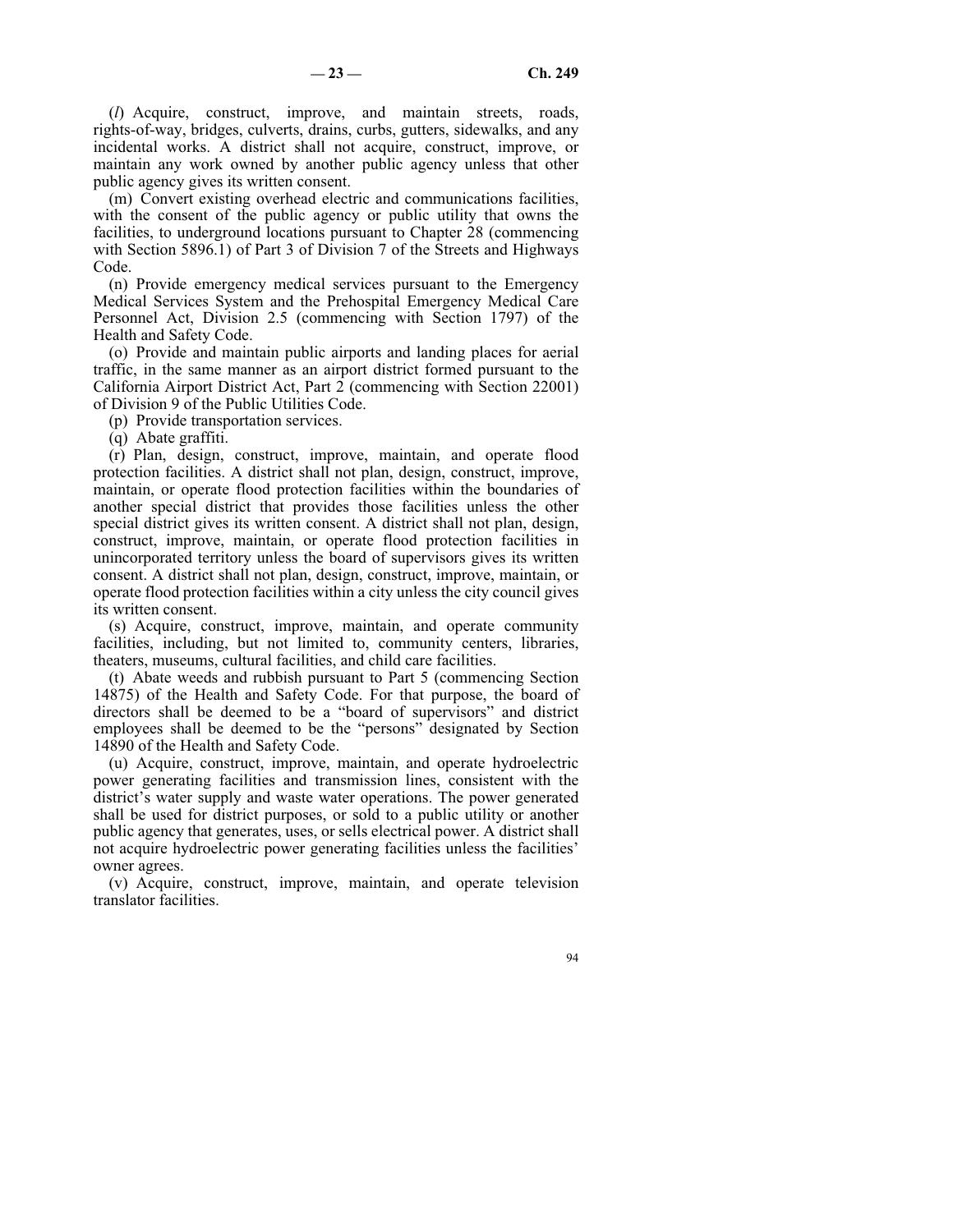(w) Remove snow from public streets, roads, easements, and rights-of-way. A district may remove snow from public streets, roads, easements, and rights-of-way owned by another public agency, only with the written consent of that other public agency.

(x) Provide animal control services pursuant to Section 30501 of the Food and Agricultural Code. Whenever the term "board of supervisors," "county," "county clerk," or "animal control officer" is used in Division 14 (commencing with Section 30501) of the Food and Agricultural Code, those terms shall also be deemed to include the board of directors of a district, a district, the general manager of the district, or the animal control officer of a district, respectively. A district shall not provide animal control services in unincorporated territory unless the county board of supervisors gives its written consent. A district shall not provide animal control services within a city unless the city council gives its written consent.

(y) Control, abate, and eradicate pests, in the same manner as a pest abatement district, formed pursuant to Chapter 8 (commencing with Section 2800) of Division 3 of the Health and Safety Code. A district's program to control, abate, or eradicate local pine bark beetle infestations shall be consistent with any required plan or program approved by the Department of Forestry and Fire Protection.

(z) Construct, maintain, and operate mailboxes on a district's property or rights-of-way.

(aa) Provide mail delivery service under contract to the United States Postal Service.

(ab) Own, operate, improve, and maintain cemeteries and provide interment services, in the same manner as a public cemetery district, formed pursuant to the Public Cemetery District Law, Part 4 (commencing with Section 9000) of Division 8 of the Health and Safety Code.

(ac) Finance the operations of area planning commissions formed pursuant to Section 65101.

(ad) Finance the operations of municipal advisory councils formed pursuant to Section 31010.

(ae) Acquire, own, improve, maintain, and operate land within or without the district for habitat mitigation or other environmental protection purposes to mitigate the effects of projects undertaken by the district.

61101. A district may provide the facilities and services authorized by Section 61100 outside its boundaries, subject to Section 56133.

61102. A district may provide electricity within its boundaries if the local agency formation commission designated the district as the successor to another special district that was extinguished as the result of any change of organization or reorganization, and that other special district had provided electricity pursuant to the principal act under which that other special district had operated.

61103. (a) A district that acquires, constructs, improves, and maintains streets, roads, rights-of-way, bridges, culverts, drains, curbs, gutters, sidewalks, and any incidental works pursuant to subdivision (*l*) of Section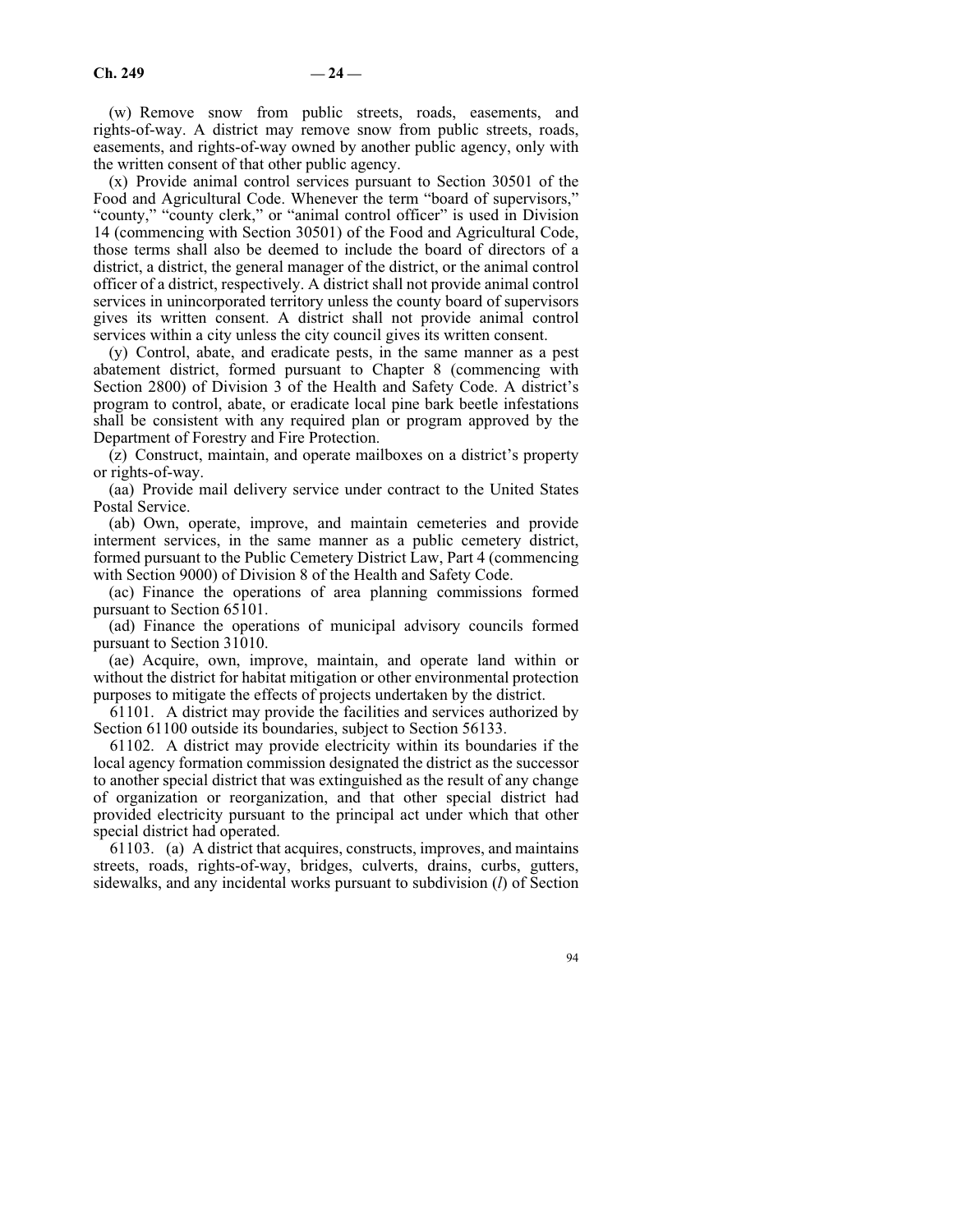61100 shall have the powers, duties, and authority of a county for those works, including, but not limited to, the following:

(1) Chapter 2 (commencing with Section 940), Chapter 5.5 (commencing with Section 1450), and Chapter 6 (commencing with Section 1480) of Division 2 of the Streets and Highways Code.

(2) Part 3 (commencing with Section 8300) of the Streets and Highways Code.

(3) Division 11 (commencing with Section 21000) of the Vehicle Code.

(4) Article 4 (commencing with Section 35700) of Chapter 5 of Division 15 of the Vehicle Code.

(b) A district shall not exercise those powers, duties, and authority for any of those works if it is owned by another public agency unless that other public agency gives its written consent.

61104. (a) A district that acquires, constructs, improves, and maintains streets, roads, rights-of-way, bridges, culverts, drains, curbs, gutters, sidewalks, and any incidental work pursuant to subdivision (*l*) of Section 61100 may grant franchises pursuant to any of the following:

(1) Section 53066.

(2) Chapter 6 (commencing with Section 49500) of Part 8 of Division 30 of the Public Resources Code.

(3) Division 3 (commencing with Section 6001) of the Public Utilities Code.

(b) A district shall not grant a franchise over any work owned by another public agency unless that other public agency gives its consent.

61105. (a) The Legislature finds and declares that the unique circumstances that exist in certain communities justify the enactment of special statutes for specific districts. In enacting this section, the Legislature intends to provide specific districts with special statutory powers to provide special services and facilities that are not available to other districts.

(b) The Los Osos Community Services District may borrow money from public or private lenders and loan those funds to property owners within the district to pay for the costs of decommissioning septic systems and constructing lateral connections on private property to facilitate the connection of those properties to the district's wastewater treatment system. The district shall lend money for this purpose at rates not to exceed its cost of borrowing and the district's cost of making the loans. The district may require that the borrower pay the district's reasonable attorney's fees and administrative costs in the event that the district is required to take legal action to enforce the provisions of the contract or note securing the loan. The district may elect to have the debt payments or any delinquency collected on the tax roll pursuant to Section 61116. To secure the loan as a lien on real property, the district shall follow the procedures for the creation of special tax liens in Section 53328.3 of this code and Section 3114.5 of the Streets and Highways Code.

(c) The Heritage Ranch Community Services District may acquire, construct, improve, maintain, and operate petroleum storage tanks and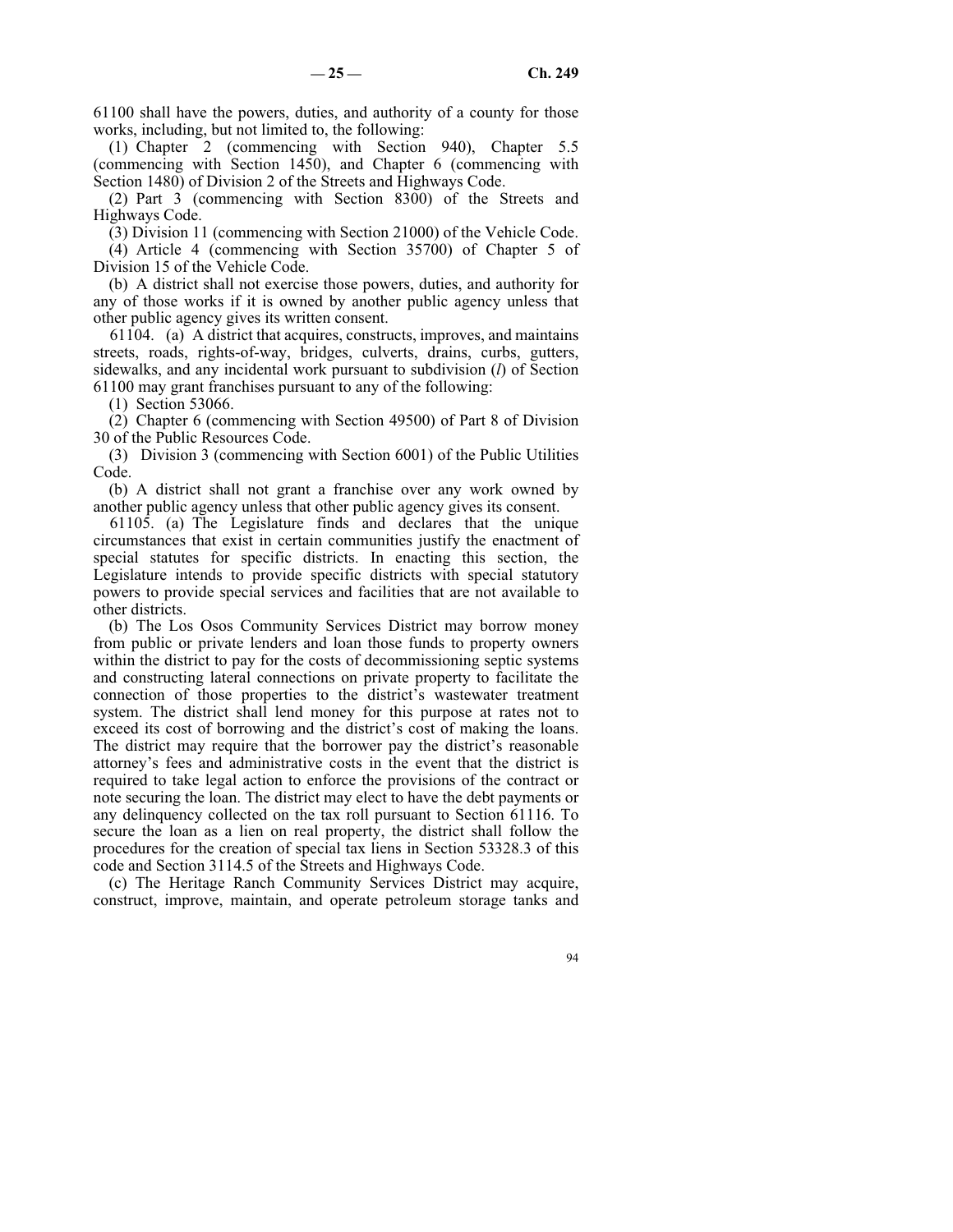related facilities for its own use, and sell those petroleum products to the district's property owners, residents, and visitors. The authority granted by this subdivision shall expire when a private person or entity is ready, willing, and able to acquire, construct, improve, maintain, and operate petroleum storage tanks and related facilities, and sell those petroleum products to the district and its property owners, residents, and visitors. At that time, the district shall either  $(1)$  diligently transfer its title, ownership, maintenance, control, and operation of those petroleum tanks and related facilities at a fair market value to that private person or entity, or (2) lease the operation of those petroleum tanks and related facilities at a fair market value to that private person or entity.

(d) The Wallace Community Services District may acquire, own, maintain, control, or operate the underground gas distribution pipeline system located and to be located within Wallace Lake Estates for the purpose of allowing a privately owned provider of liquefied petroleum gas to use the underground gas distribution system pursuant to a mutual agreement between the private provider and the district or the district's predecessor in interest. The district shall require and receive payment from the private provider for the use of that system. The authority granted by this subdivision shall expire when the Pacific Gas and Electric Company is ready, willing, and able to provide natural gas service to the residents of Wallace Lake Estates. At that time, the district shall diligently transfer its title, ownership, maintenance, control, and operation of the system to the Pacific Gas and Electric Company.

(e) The Cameron Park Community Services District, the El Dorado Hills Community Services District, the Golden Hills Community Services District, the Mountain House Community Services District, the Rancho Murieta Community Services District, the Salton Community Services District, the Stallion Springs Community Services District, and the Tenaja Meadows Community Services District, which enforced covenants, conditions, and restrictions prior to January 1, 2006, pursuant to the former Section 61601.7 and former Section 61601.10, may continue to exercise the powers set forth in the former Section 61601.7 and the former Section 61601.10.

(f) The Bear Valley Community Services District, the Bell Canyon Community Services District, the Cameron Estates Community Services District, the Lake Sherwood Community Services District, the Saddle Creek Community Services District, and the Wallace Community Services District may, for roads owned by the district and that are not formally dedicated to or kept open for use by the public for the purpose of vehicular travel, by ordinance, limit access to and the use of those roads to the landowners and residents of that district.

(g) Notwithstanding any other provision of law, the transfer of the assets of the Stonehouse Mutual Water Company, including its lands, easements, rights, and obligations to act as sole agent of the stockholders in exercising the riparian rights of the stockholders, and rights relating to the ownership, operation, and maintenance of those facilities serving the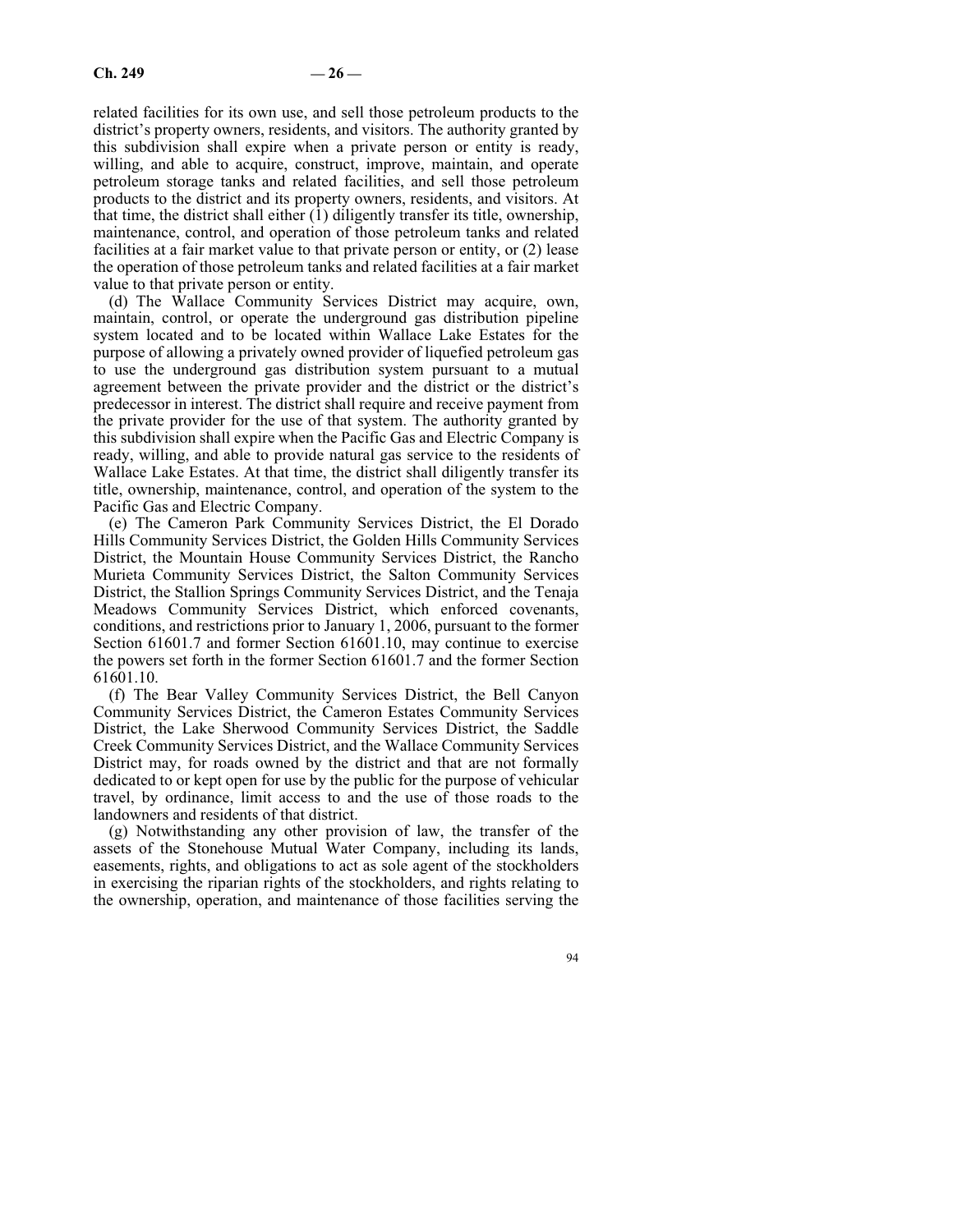customers of the company, to the Hidden Valley Community Services District is not a transfer subject to taxes imposed by Part 11 (commencing with Section 23001) of Division 2 of the Revenue and Taxation Code.

(h) The El Dorado Hills Community Services District and the Rancho Murieta Community Services District may each acquire, construct, improve, maintain, and operate television receiving, translating, or distribution facilities, provide television and television-related services to the district and its residents, or authorize the construction and operation of a cable television system to serve the district and its residents by franchise or license. In authorizing the construction and operation of a cable television system by franchise or license, the district shall have the same powers as a city or a county under Section 53066.

(i) The Mountain House Community Services District may provide facilities for television and telecommunications systems, including the installation of wires, cables, conduits, fiber optic lines, terminal panels, service space, and appurtenances required to provide television, telecommunication, and data transfer services to the district and its residents, and provide facilities for a cable television system, including the installation of wires, cables, conduits, and appurtenances to service the district and its residents by franchise or license, except that the district may not provide or install any facilities pursuant to this subdivision unless one or more cable franchises or licenses have been awarded under Section 53066 and the franchised or licensed cable television and telecommunications services providers are permitted equal access to the utility trenches, conduits, service spaces, easements, utility poles, and rights-of-way in the district necessary to construct their facilities concurrently with the construction of the district's facilities. The district shall not have the authority to operate television, cable, or telecommunications systems. The district shall have the same powers as a city or county under Section 53066 in granting a franchise or license for the operation of a cable television system.

61106. (a) If a board of directors desires to exercise a latent power, the district shall first receive the approval of the local agency formation commission, pursuant to Article 1.5 (commencing with Section 56824.10) of Chapter 5 of Part 3 of Division 3.

(b) After receiving the approval of the local agency formation commission, the board of directors may, by ordinance, order the exercise of that power.

61107. (a) If a board of directors desires to divest itself of a power that is authorized pursuant to this chapter and if the termination of that power would require another public agency to provide a new or higher level of services or facilities, the district shall first receive the approval of the local agency formation commission. To the extent feasible, the local agency formation commission shall proceed pursuant to Article 1.5 (commencing with Section 56824.10) of Chapter 5 of Part 3 of Division 3. After receiving the approval of the local agency formation commission, the board of directors may, by ordinance, divest itself of that power.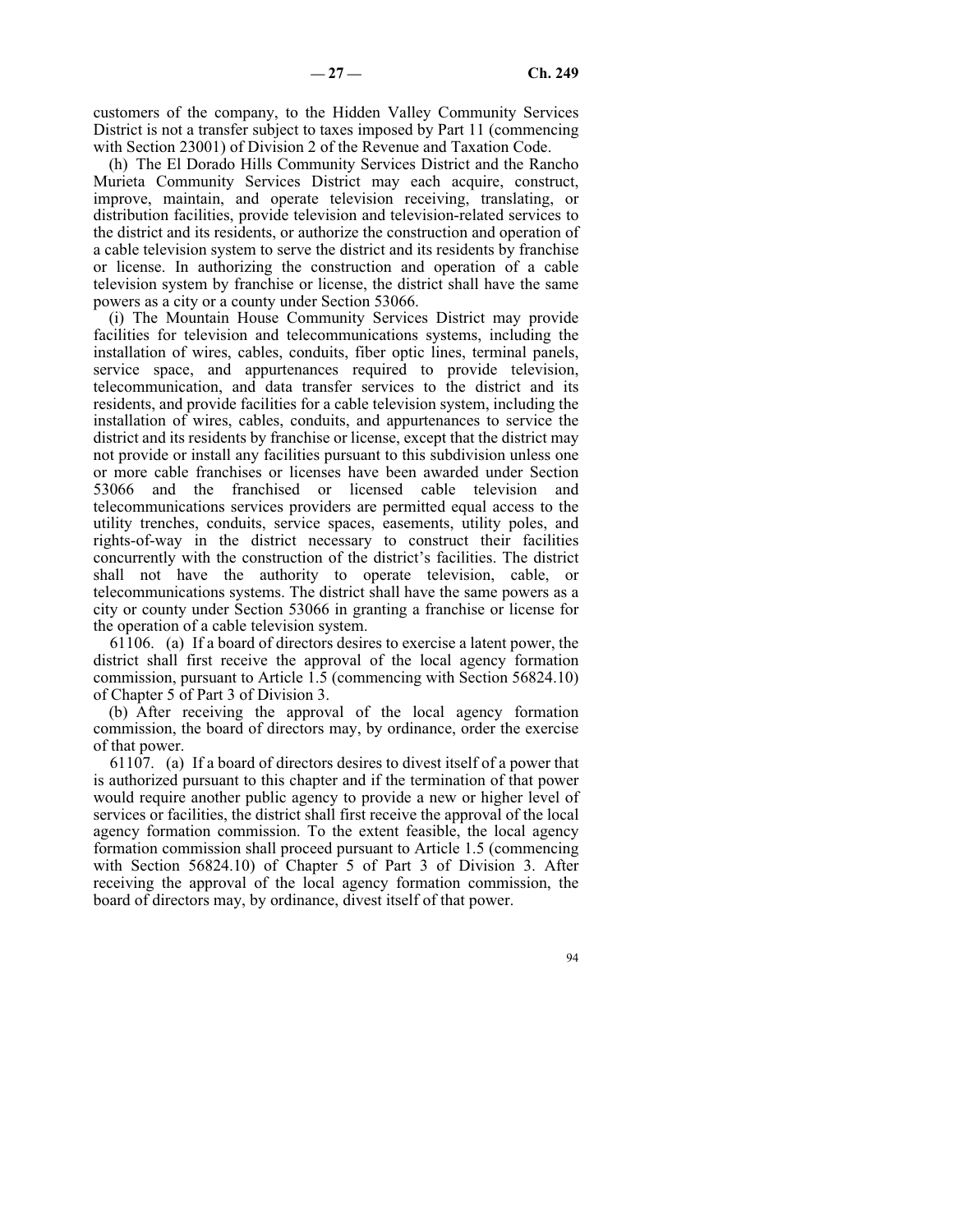(b) Notwithstanding subdivision (a) of Section 56824.14, the local agency formation commission shall not, after a public housing called and held for that purpose pursuant to subdivisions (b) and (c) of Section 56824.14, approve a district's proposal to exercise a latent power if the local agency formation commission determines that another local agency already provides substantially similar services or facilities to the territory where the district proposes to exercise that latent power.

(c) If a board of directors desires to divest itself of a power that is authorized pursuant to this chapter and if the termination of that power would not require another public agency to provide a new or higher level of services or facilities, the board of directors may, by ordinance, divest itself of that power.

# Chapter 2. Finance

61110. (a) On or before July 1 of each year or, for districts using two one-year budgets or a biennial budget, every other year, the board of directors may adopt a preliminary budget that conforms to generally accepted accounting and budgeting procedures for special districts.

(b) The board of directors may divide the preliminary budget into categories, including, but not limited to, the following:

(1) Maintenance and operation.

(2) Services and supplies.

(3) Employee compensation.

(4) Capital outlay.

(5) Interest and redemption for indebtedness.

(6) Designated reserve for capital outlay.

(7) Designated reserve for contingencies.

(c) On or before July 1 of each year or, for districts using two one-year budgets or a biennial budget, every other year, the board of directors shall publish a notice stating all of the following:

(1) Either that it has adopted a preliminary budget or that the general manager has prepared a proposed final budget which is available for inspection at a time and place within the district specified in the notice.

(2) The date, time, and place when the board of directors will meet to adopt the final budget and that any person may appear and be heard regarding any item in the budget or regarding the addition of other items.

(d) The board of directors shall publish the notice at least two weeks before the hearing in at least one newspaper of general circulation in the district pursuant to Section 6061.

(e) At the time and place specified for the hearing, any person may appear and be heard regarding any item in the budget or regarding the addition of other items. The hearing on the budget may be continued from time to time.

(f) On or before September 1 of each year or, for districts using two one-year budgets or a biennial budget, every other year, the board of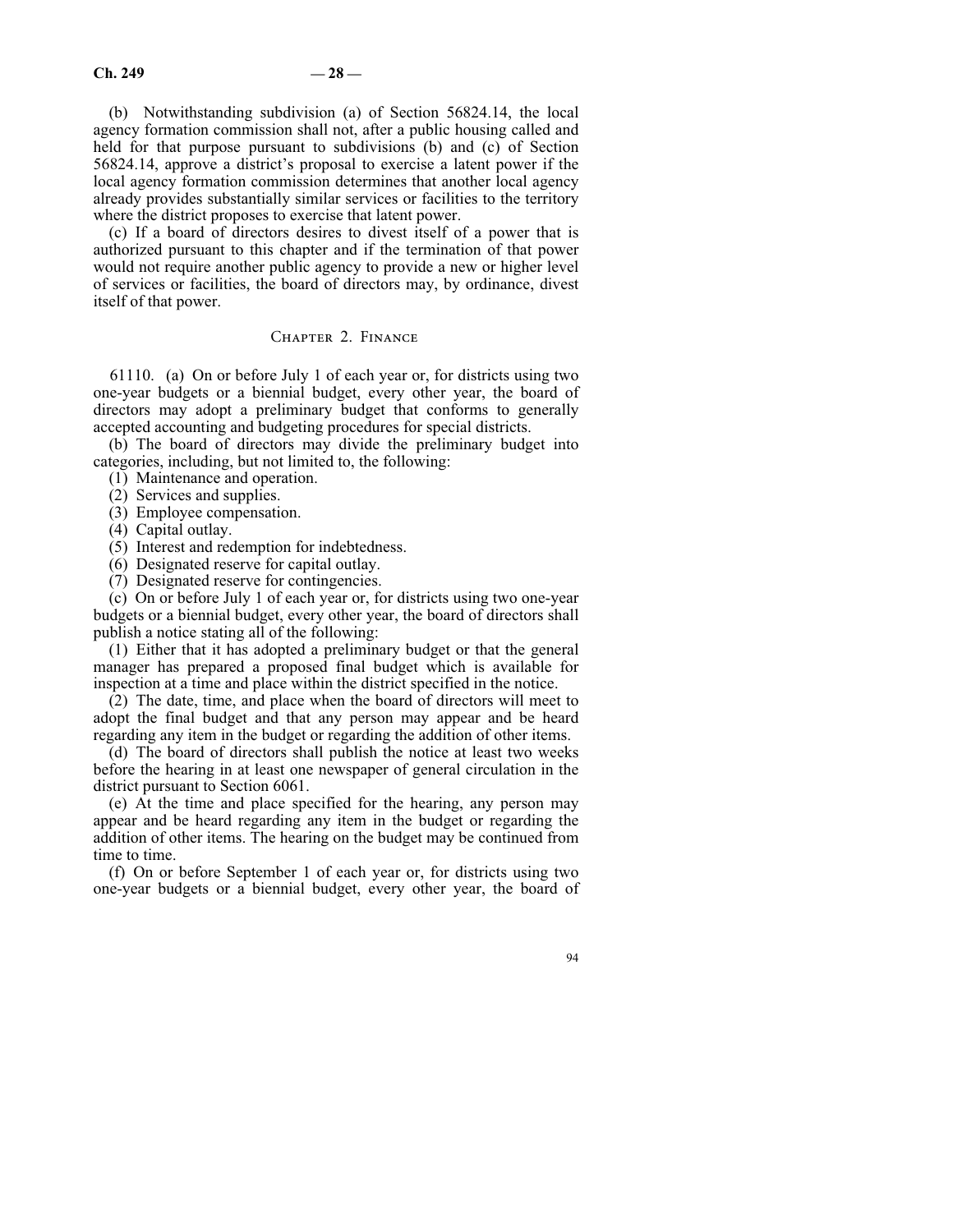directors shall adopt a final budget that conforms to generally accepted accounting and budgeting procedures for special districts. The general manager shall forward a copy of the final budget to the auditor of each county in which the district is located.

61111. (a) At any regular meeting or properly noticed special meeting after the adoption of its final budget, the board of directors may adopt a resolution amending the budget and ordering the transfer of funds between categories, other than transfers from the designated reserve for capital outlay and the designated reserve for contingencies.

(b) The board of directors may authorize the general manager to transfer funds between budget categories, other than transfers from the designated reserve for capital outlay and the designated reserve for contingencies.

61112. (a) In its budget, the board of directors may establish a designated reserve for capital outlay and a designated reserve for contingencies. When the board of directors establishes a designated reserve, it shall declare the exclusive purposes for which the funds in the reserve may be spent. The funds in the designated reserve shall be spent only for the exclusive purposes for which the board of directors established the designated reserve. The reserves shall be maintained according to generally accepted accounting principles.

(b) Any time after the establishment of a designated reserve, the board of directors may transfer any funds to that designated reserve.

(c) If the board of directors finds that the funds in a designated reserve are no longer required for the purpose for which it established the designated reserve, the board of directors may, by a four-fifths vote of the total membership of the board of directors, discontinue the designated reserve or transfer any funds that are no longer required from the designated reserve to the district's general fund.

(d) Notwithstanding any other provision of this section, in a state of emergency or in a local emergency, as defined in Section 8558, a board of directors may temporarily transfer funds from the designated reserve for capital outlay or the designated reserve for contingencies to the district's general fund. The board of directors shall restore these funds to the designated reserves when feasible.

(e) The board of directors of each district that has designated an alternative depositary pursuant to Section 61053 and appointed a district treasurer shall adopt and annually review a policy for the management of reserves.

61113. (a) On or before July 1 of each year, the board of directors shall adopt a resolution establishing its appropriations limit, if any, and make other necessary determinations for the following fiscal year pursuant to Article XIII B of the California Constitution and Division 9 (commencing with Section 7900).

(b) Pursuant to subdivision (c) of Section 9 of Article XIII B of the California Constitution, this section shall not apply to a district which existed on January 1, 1978, and which did not as of the 1977-78 fiscal year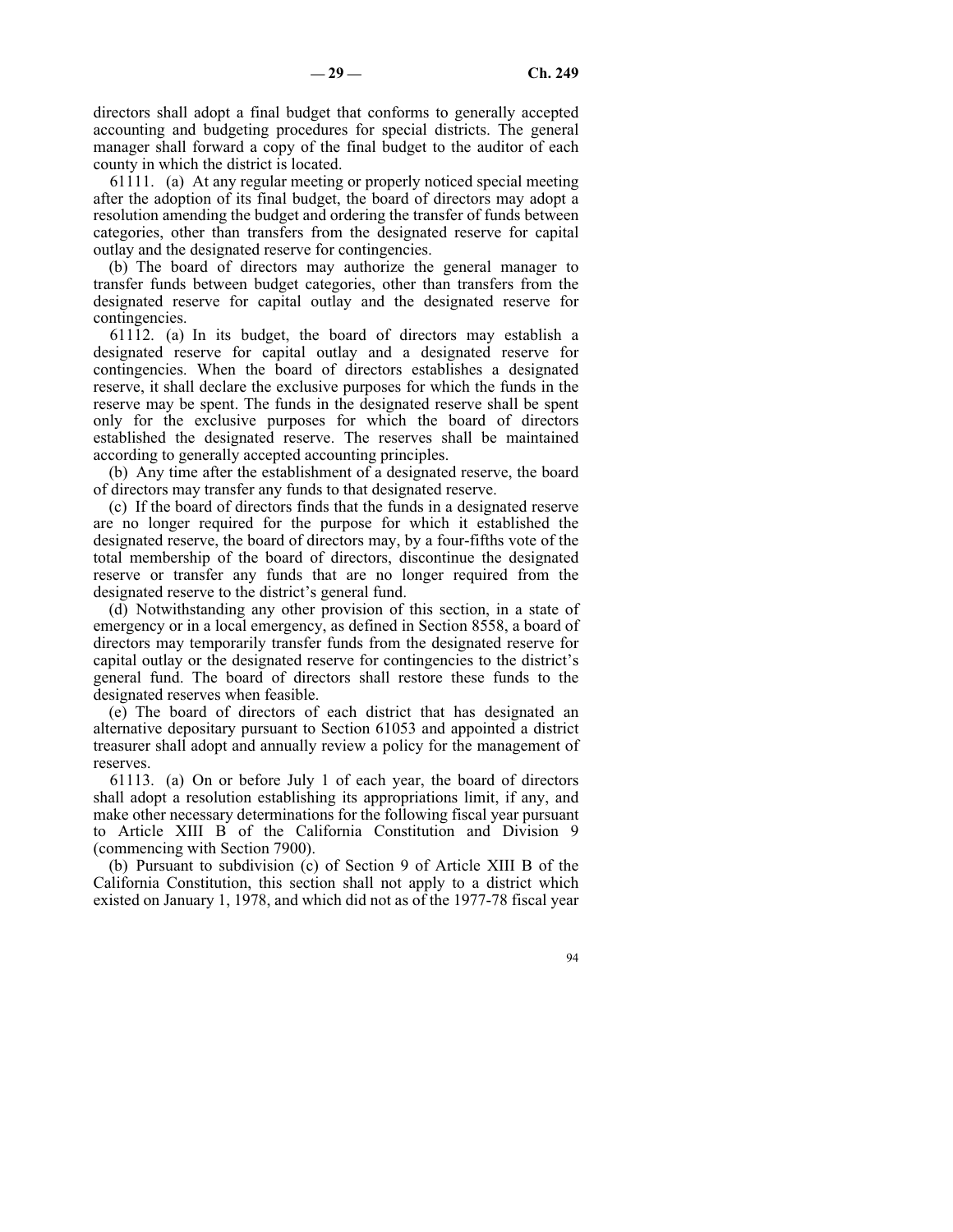levy an ad valorem tax on property in excess of 12½ cents per one hundred dollars (\$100) of assessed value.

(c) This section shall not apply to any district that has previously transferred services and all of the property tax revenue allocation associated with those services to another local agency.

61114. The auditor of each county in which a district is located shall allocate to the district its share of property tax revenue pursuant to Chapter 6 (commencing with Section 95) of Part 0.5 of Division 1 of the Revenue and Taxation Code.

61115. (a) The board of directors may, by resolution or ordinance, do the following:

(1) Establish rates or other charges for services and facilities that the district provides.

(2) Provide for the collection and enforcement of those rates or other charges.

(3) Among the permissible methods for collection and enforcement are:

(A) To provide that the charges for any of these services and facilities may be collected with the rates or charges for any other services and facilities provided by the district, and that all charges may be billed on the same bill and collected as one item.

(B) To provide that if all or part of a bill is not paid, the district may discontinue any or all services.

(C) To provide for a basic penalty for the nonpayment of charges of not more than 10 percent, plus an additional penalty of not more than 1 percent per month for the nonpayment of the charges and the basic penalty. The board of directors may provide for the collection of these penalties.

(b) The board of directors may provide that any charges and penalties may be collected on the tax roll in the same manner as property taxes. The general manager shall prepare and file with the board of directors a report that describes each affected parcel of real property and the amount of charges and delinquencies for each affected parcel for the year. The general manager shall give notice of the filing of the report and of the time and place for a public hearing by publishing the notice pursuant to Section 6066 in a newspaper of general circulation, and by mailing the notice to the owner of each affected parcel. At the public hearing, the board of directors shall hear and consider any objections or protests to the report. At the conclusion of the public hearing, the board of directors may adopt or revise the charges and penalties. The board of directors shall make its determination on each affected parcel and its determinations shall be final. On or before August 10 of each year following these determinations, the general manager shall file with the county auditor a copy of the final report adopted by the board of directors. The county auditor shall enter the amount of the charges and penalties against each of the affected parcels of real property as they appear on the current assessment roll. The county tax collector shall include the amount of the charges and penalties on the tax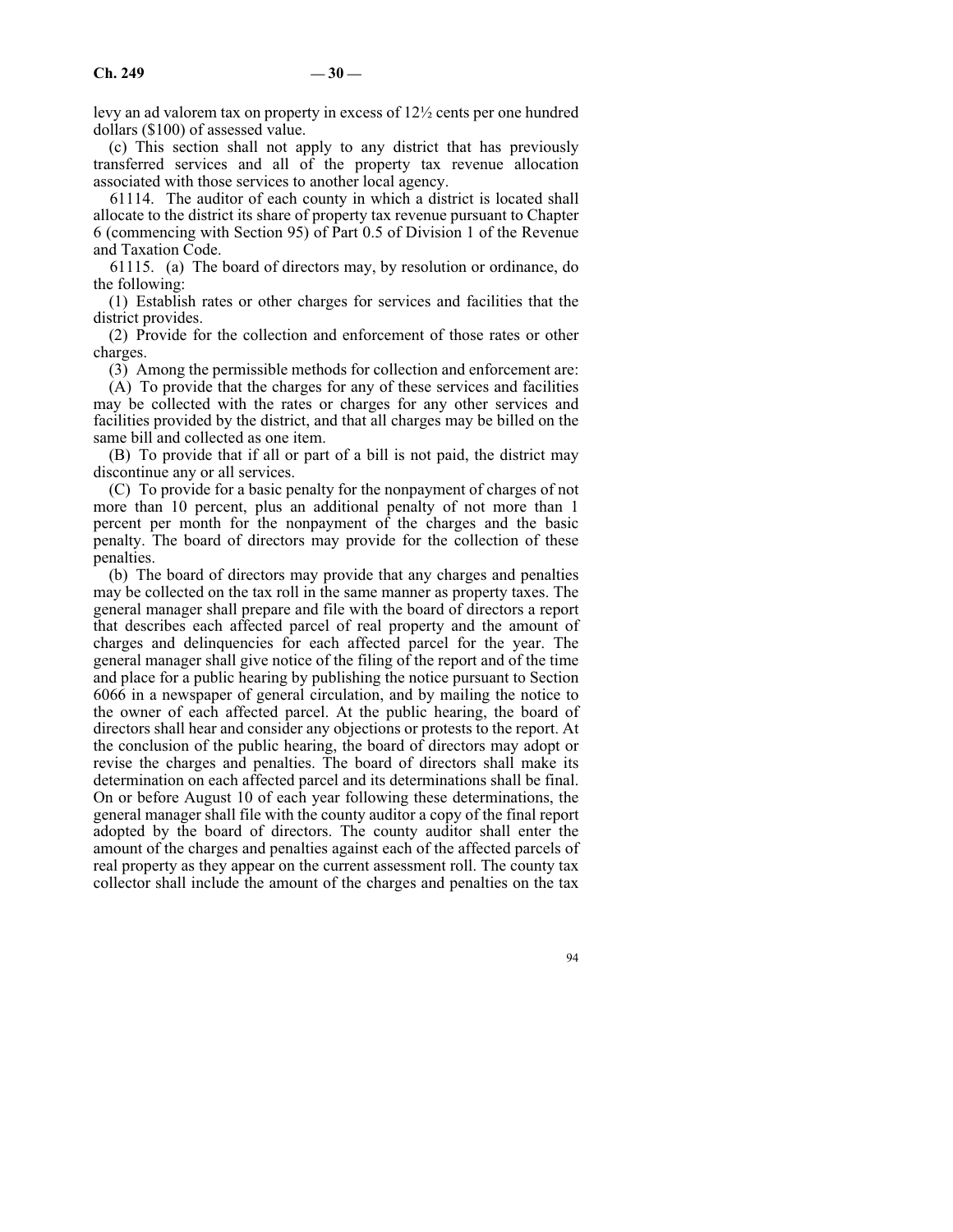bills for each affected parcel of real property and collect the charges and penalties in the same manner as property taxes.

(c) The board of directors may recover any charges and penalties by recording in the office of the county recorder of the county in which the affected parcel is located, a certificate declaring the amount of the charges and penalties due, the name and last known address of the person liable for those charges and penalties. From the time of recordation of the certificate, the amount of the charges and penalties constitutes a lien against all real property of the delinquent property owner in that county. This lien shall have the force, effect, and priority of a judgment lien. Within 30 days of receipt of payment for all amounts due, including the recordation fees paid by the district, the district shall record a release of the lien. In filing any instrument for recordation, the district shall pay the fees required by Article 5 (commencing with Section 27360) of Chapter 6 of Part 3 of Title 3.

(d) A district shall reimburse the county for the reasonable expenses incurred by the county pursuant to this section.

(e) Any remedies for the collection and enforcement of rates or other charges are cumulative and the district may pursue remedies alternatively or consecutively.

61116. (a) A district may accept any revenue money, grants, goods, or services from any federal, state, regional, or local agency or from any person for any lawful purpose of the district.

(b) In addition to any other existing authority, a district may borrow money and incur indebtedness pursuant to Article 7 (commencing with Section 53820), Article 7.5 (commencing with Section 53840), Article 7.6 (commencing with Section 53850), and Article 7.7 (commencing with Section 53859) of Chapter 4 of Part 1 of Division 2 of Title 5.

61117. The board of directors may establish a revolving fund pursuant to Article 15 (commencing with Section 53950) of Chapter 4 of Part 1 of Division 2 of Title 5.

61118. (a) The board of directors shall provide for regular audits of the district's accounts and records pursuant to Section 26909.

(b) The board of directors shall provide for the annual financial reports to the Controller pursuant to Article 9 (commencing with Section 53890) of Chapter 4 of Part 1 of Division 2 of Title 5.

61119. All claims for money or damages against a district are governed by Part 3 (commencing with Section 900) and Part 4 (commencing with Section 940) of Division 3.6 of Title 1.

#### Chapter 3. Alternative Revenues

61120. Whenever the board of directors determines that the amount of revenue available to the district or any of its zones is inadequate to meet the costs of operating and maintaining the facilities, programs, and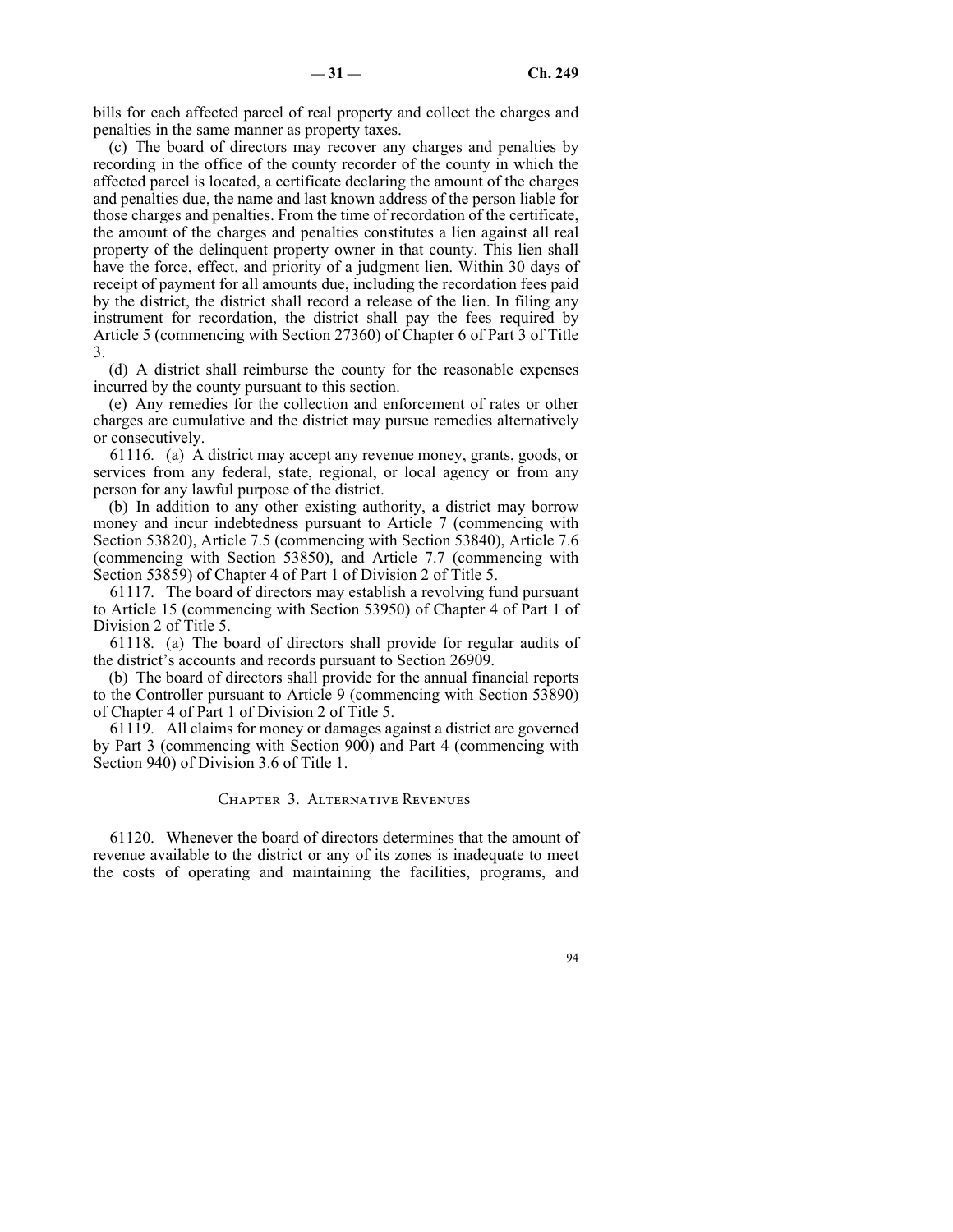services authorized by this division, the board of directors may raise revenues pursuant to this chapter or any other provision of law.

61121. A district may levy special taxes pursuant to:

(a) Article 3.5 (commencing with Section 50075) of Chapter 1 of Part 1 of Division 1 of Title 5. The special taxes shall be applied uniformly to all taxpayers or all real property within the district, except that unimproved property may be taxed at a lower rate than improved property.

(b) The Mello-Roos Community Facilities Act of 1982, Chapter 2.5 (commencing with Section 53311) of Part 1 of Division 2 of Title 5.

61122. A district may levy benefit assessments for operations and maintenance consistent with the requirements of Article XIII D of the California Constitution, including, but not limited to, benefit assessments levied pursuant to any of the following:

(a) The Improvement Act of 1911, Division 7 (commencing with Section 5000) of the Streets and Highways Code.

(b) The Improvement Bond Act of 1915, Division 10 (commencing with Section 8500) of the Streets and Highways Code.

(c) The Municipal Improvement Act of 1913, Division 12 (commencing with Section 10000) of the Streets and Highways Code.

(d) The Landscaping and Lighting Assessment Act of 1972, Part 2 (commencing with Section 22500) of Division 15 of the Streets and Highways Code, notwithstanding Section 22501 of the Streets and Highways Code.

(e) Any other statutory authorization enacted on or after January 1, 2006.

61123. (a) A board of directors may charge a fee to cover the cost of any service which the district provides or the cost of enforcing any regulation for which the fee is charged. No fee shall exceed the costs reasonably borne by the district in providing the service or enforcing the regulation for which the fee is charged.

(b) Before imposing or increasing any fee for property-related services, a board of directors shall follow the procedures in Section 6 of Article XIIID of the California Constitution.

(c) A board of directors may charge residents or taxpayers of the district a fee authorized by this section that is less than the fee which it charges nonresidents or nontaxpayers.

(d) A board of directors may authorize district employees to waive the payment, in whole or in part, of a fee authorized by this section when the board of directors determines that payment would not be in the public interest. Before authorizing any waiver, a board of directors shall adopt a resolution that specifies the policies and procedures governing waivers.

61124. (a) A district may charge standby charges for water, sewer, or water and sewer services pursuant to the Uniform Standby Charge Procedures Act, Chapter 12.4 (commencing with Section 54984) of Part 1 of Division 2 of Title 5.

(b) A standby charge charged by a district pursuant to the former Chapter 1 (commencing with Section 61750) of the former Part 6 of the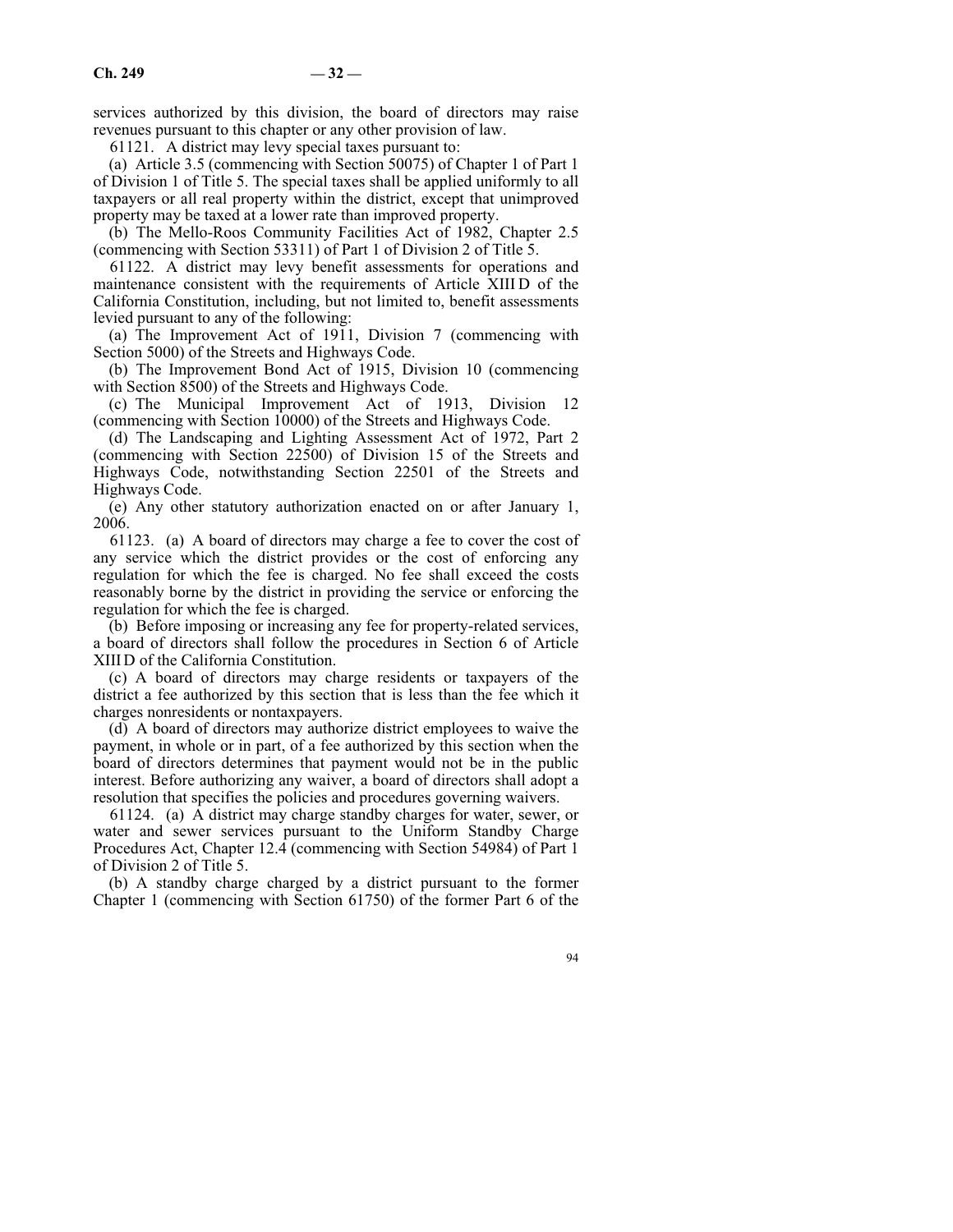former Division 1 shall be exempt from subdivision (a), provided that any subsequent increases shall be subject to subdivision (a).

# Chapter 4. Capital Financing

61125. Whenever the board of directors determines that the amount of revenue available to the district or any of its zones is inadequate to acquire, construct, improve, rehabilitate, or replace the facilities authorized by this division, or for funding or refunding any outstanding indebtedness, the board of directors may incur debt and raise revenues pursuant to this chapter or any other provision of law.

61126. (a) Whenever a board of directors determines that it is necessary to incur a general obligation bond indebtedness for the acquisition or improvement of real property, the board of directors may proceed pursuant to Article 11 (commencing with Section 5790) of Chapter 4 of Division 5 of the Public Resources Code.

(b) Notwithstanding subdivision (a), a district shall not incur bonded indebtedness pursuant to this section that exceeds 15 percent of the assessed value of all taxable property in the district at the time that the bonds are issued.

61127. A board of directors may finance any enterprise and issue revenue bonds pursuant to the Revenue Bond Law of 1941, Chapter 6 (commencing with Section 54300) of Part 1 of Division 2 of Title 5.

61128. A district may finance facilities and issue bonds pursuant to the Mello-Roos Community Facilities Act of 1982, Chapter 2.5 (commencing with Section 53311) of Part 1 of Division 2 of Title 5.

61129. A district may levy benefit assessments to finance facilities consistent with the requirements of Article XIII D of the California Constitution, including, but not limited to, benefit assessments levied pursuant to any of the following:

(a) The Improvement Act of 1911, Division 7 (commencing with Section 5000) of the Streets and Highways Code.

(b) The Improvement Bond Act of 1915, Division 10 (commencing with Section 8500) of the Streets and Highways Code.

(c) The Municipal Improvement Act of 1913, Division 12 (commencing with Section 10000) of the Streets and Highways Code.

(d) The Landscaping and Lighting Assessment Act of 1972, Part 2 (commencing with Section 22500) of Division 15 of the Streets and Highways Code, notwithstanding Section 22501 of the Streets and Highways Code.

(e) Any other statutory authorization enacted on or after January 1, 2006.

61130. A district may acquire and improve land, facilities, or equipment and issue securitized limited obligation notes pursuant to Article 7.4 (commencing with Section 53835) of Chapter 4 of Part 1 of Division 2 of Title 5.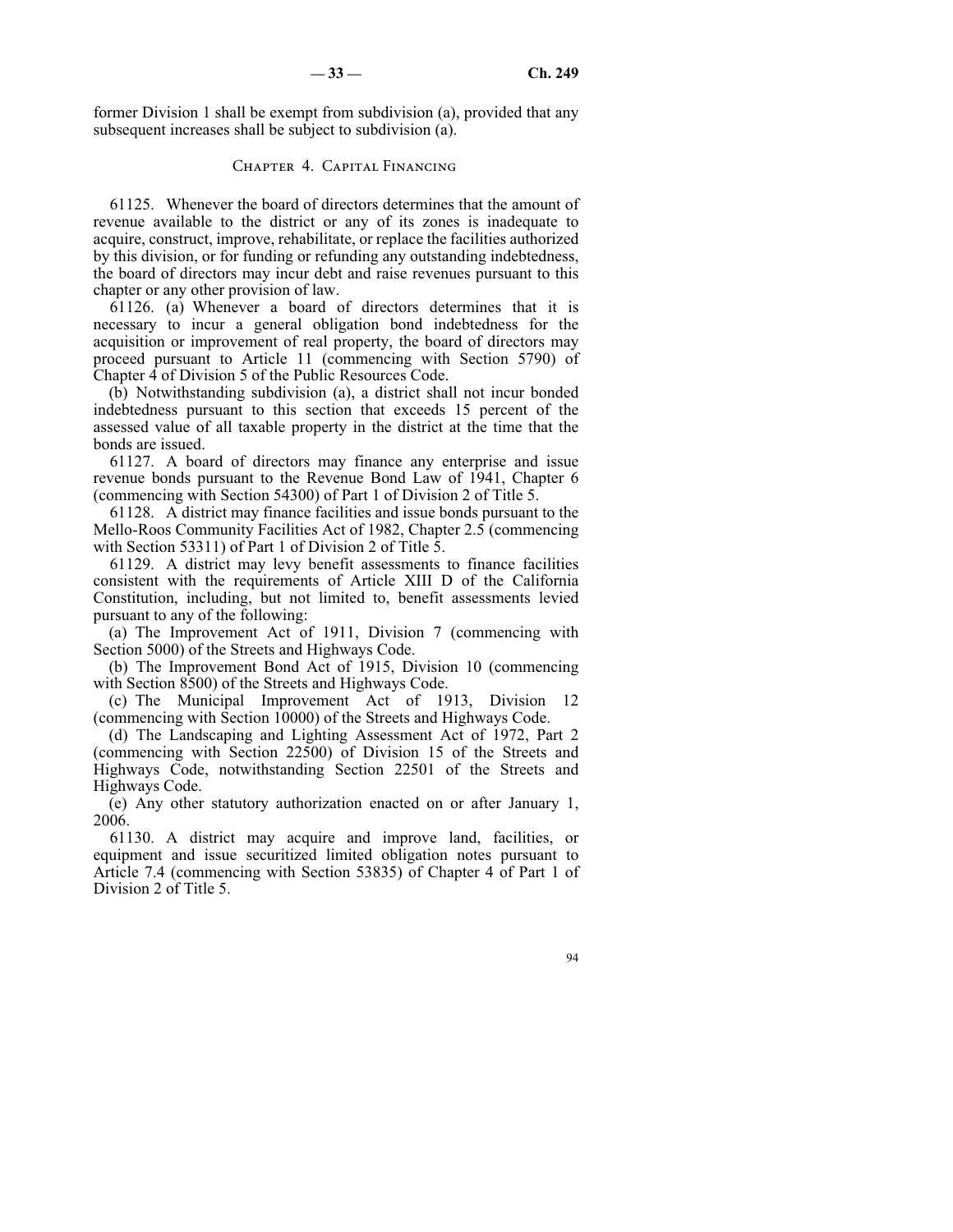61131. (a) A district may issue promissory notes to borrow money and incur indebtedness for any lawful purpose, including, but not limited to, the payment of current expenses, pursuant to this section.

(b) The total amount of indebtedness incurred pursuant to this section outstanding at any one time shall not exceed 5 percent of the district's total enterprise and nonenterprise revenues in the preceding fiscal year. Any indebtedness incurred pursuant to this section shall be repaid within five years from the date on which it is incurred. Any indebtedness incurred pursuant to this section shall bear interest at a rate which shall not exceed the rate permitted under Article 7 (commencing with Section 53530) of Chapter 3 of Part 1 of Division 2 of Title 5.

(c) Each indebtedness incurred pursuant to this section shall be authorized by resolution adopted by a four-fifths vote of the total membership of the board of directors and shall be evidenced by a promissory note signed by the president of the board of directors and the general manager.

# Chapter 5. Zones

61140. (a) Whenever a board of directors determines that it is in the public interest to provide different services, provide different levels of service, provide different facilities, or raise additional revenues within specific areas of the district, it may form one or more zones pursuant to this chapter.

(b) The board of directors shall initiate proceedings for the formation of a new zone by adopting a resolution that does all of the following:

(1) States that the proposal is made pursuant to this chapter.

(2) Sets forth a description of the boundaries of the territory to be included in the zone.

(3) States the reasons for forming the zone.

(4) States the different services, different levels of service, different facilities, or additional revenues that the zone will provide.

(5) Sets forth the methods by which those services, levels of service, or facilities will be financed.

(6) Proposes a name or number for the zone.

(c) A proposal to form a new zone may also be initiated by a petition signed by not less than 10 percent of the registered voters residing within the proposed zone. The petition shall contain all of the matters required by subdivision (b).

(d) Upon the adoption of a resolution or the receipt of a valid petition, the board of directors shall fix the date, time, and place for the public hearing on the formation of the zone. The board of directors shall publish notice of the hearing, including the information required by subdivision (b), pursuant to Section 6061 in one or more newspapers of general circulation in the district. The board of directors shall mail the notice at least 20 days before the date of the hearing to all owners of property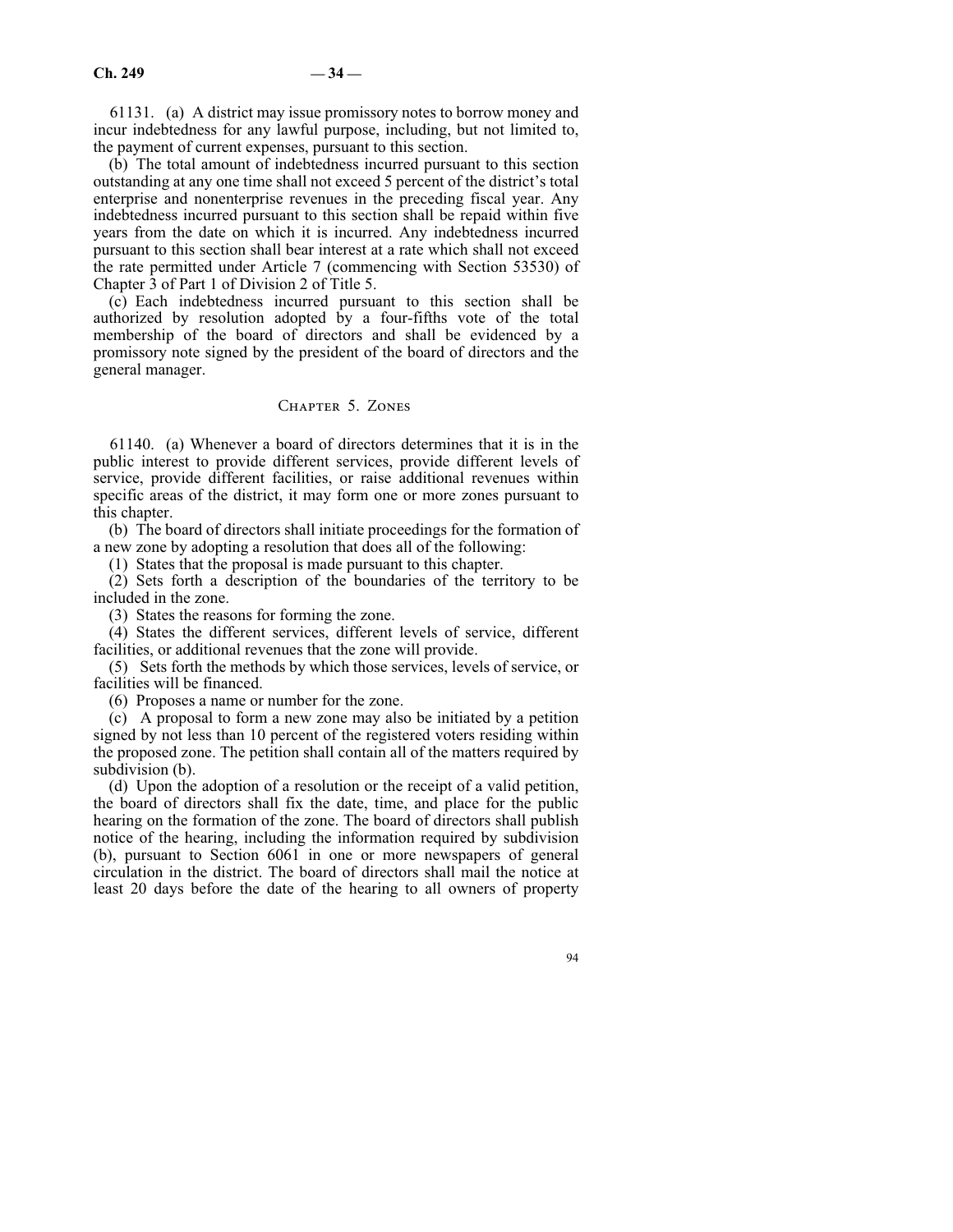within the proposed zone. The board of directors shall post the notice in at least three public places within the territory of the proposed zone.

61141. (a) At the hearing, the board of directors shall hear and consider any protests to the formation of the zone. If, at the conclusion of the hearing, the board of directors determines either that more than 50 percent of the total number of voters residing within the proposed zone have filed written objections to the formation, or that property owners who own more than 50 percent of the assessed value of all taxable property in the proposed zone have filed written objections to the formation, then the board of directors shall terminate the proceedings. If the board of directors determines that the written objections have been filed by 50 percent or less of those voters or property owners who own 50 percent or less than the assessed value of all taxable property, then the board of directors may proceed to form the zone.

(b) If the resolution or petition proposes that the zone use special taxes, benefit assessments, fees, standby charges, bonds, or notes to finance its purposes, the board of directors shall proceed according to law. If the voters or property owners do not approve those funding methods, the zone shall not be formed.

61142. A board of directors may change the boundaries of a zone or dissolve a zone by following the procedures in Sections 61140 and 61141.

61143. A local agency formation commission shall have no power or duty to review and approve or disapprove a proposal to form a zone, a proposal to change the boundaries of a zone, or a proposal to dissolve a zone.

61144. (a) As determined by the board of directors, a district may provide any service, any level of service, or any facility within a zone that the district may provide in the district as a whole.

(b) As determined by the board of directors and pursuant to the requirements of this division, a district may exercise any fiscal powers within a zone that the district may exercise in the district as a whole.

(c) Any special taxes, benefit assessments, rates, fees, charges, standby charges, bonds, or notes which are intended solely for the support of services or facilities within a zone, shall be levied, assessed, and charged within the boundaries of the zone.

(d) A district shall not incur a general obligation bonded indebtedness for the benefit of a zone pursuant to this section that exceeds 5 percent of the assessed value of all taxable property in the zone at the time that the bonds are issued. In computing this limit, the 5 percent shall include any other general obligation bonded indebtedness applicable to that zone.

(e) A district shall not issue promissory notes for the benefit of a zone pursuant to Section 61131 that exceed 5 percent of the zone's total enterprise and nonenterprise revenues in the preceding fiscal year. In computing this limit, the 5 percent shall include any other promissory notes applicable to that zone.

SEC. 4. Section 20682 of the Public Contract Code is repealed.

SEC. 5. Section 20682 is added to the Public Contract Code, to read: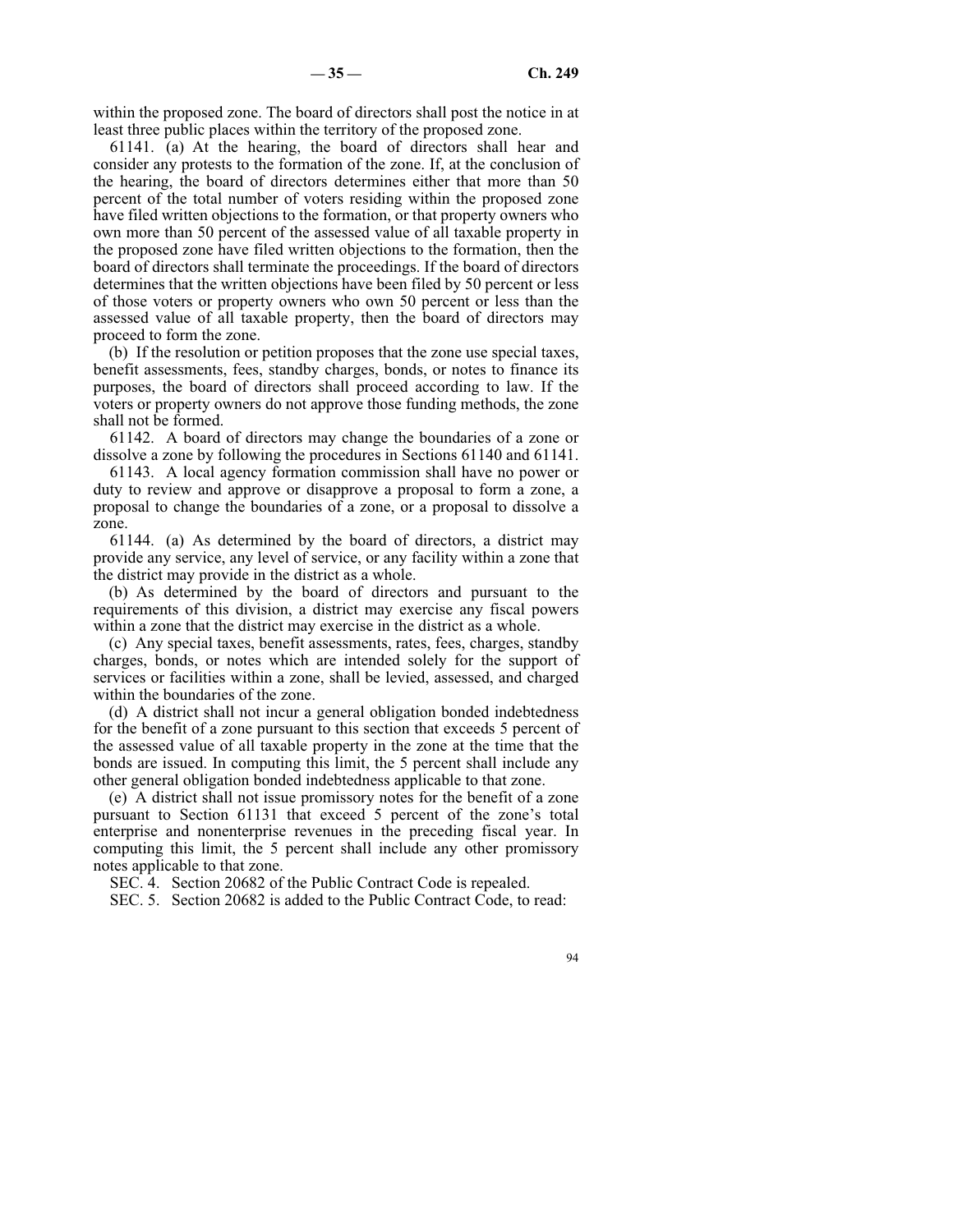20682. (a) A district may purchase materials and supplies for the construction or completion of any building, structure, or improvements in the open market when the cost does not exceed twenty-five thousand dollars (\$25,000).

(b) Contracts for materials and supplies for the construction or completion of any building, structure, or improvement, when the cost exceeds twenty-five thousand dollars (\$25,000), shall be contracted for and let to the lowest responsible bidder after notice. If two or more bids are the same and the lowest, the district board may accept the one it chooses.

(c) The district shall publish a notice inviting bids for any contract for which competitive bidding is required at least one time in a newspaper of general circulation in the district at least one week before the time specified for receiving bids. The notice inviting bids shall set a date for opening the bids and distinctly state the materials and supplies to be purchased.

(d) If the general manager recommends and the board of directors determines that the publication of advertisements of the notice in trade journals and papers in lieu of publication pursuant to subdivision (c) will increase the number of business enterprises receiving that notice, the board of directors may by resolution declare that those notices shall be published in trade journals and papers at least 10 days prior to the time specified for receiving bids.

(e) At its discretion, the board of directors may reject any bids presented and readvertise.

(f) In the case of an emergency, the board of directors may act pursuant to Chapter 2.5 (commencing with Section 22050).

(g) As an alternate to the procedures required by this section, a district may rely on the Uniform Public Construction Cost Accounting Act, Chapter 2 (commencing with Section 22000) of Part 3 of Division 2.

SEC. 6. Section 20682.5 is added to the Public Contract Code, to read:

20682.5. (a) A district may construct or complete any building, structure, or improvement with its own forces or by contract without bidding when the cost does not exceed twenty-five thousand dollars (\$25,000).

(b) All contracts for the construction or completion of any building, structure, or improvement, when the cost exceeds twenty-five thousand dollars (\$25,000), shall be contracted for and let to the lowest responsible bidder after notice. If two or more bids are the same and the lowest, the district board may accept the one it chooses.

(c) The district shall publish a notice inviting bids for any contract for which competitive bidding is required at least one time in a newspaper of general circulation in the district at least 10 days before the time specified for receiving bids. The notice inviting bids shall set a date for opening the bids and distinctly state the work to be done.

(d) If the general manager recommends and the board of directors determines that the publication of advertisements of the notice in trade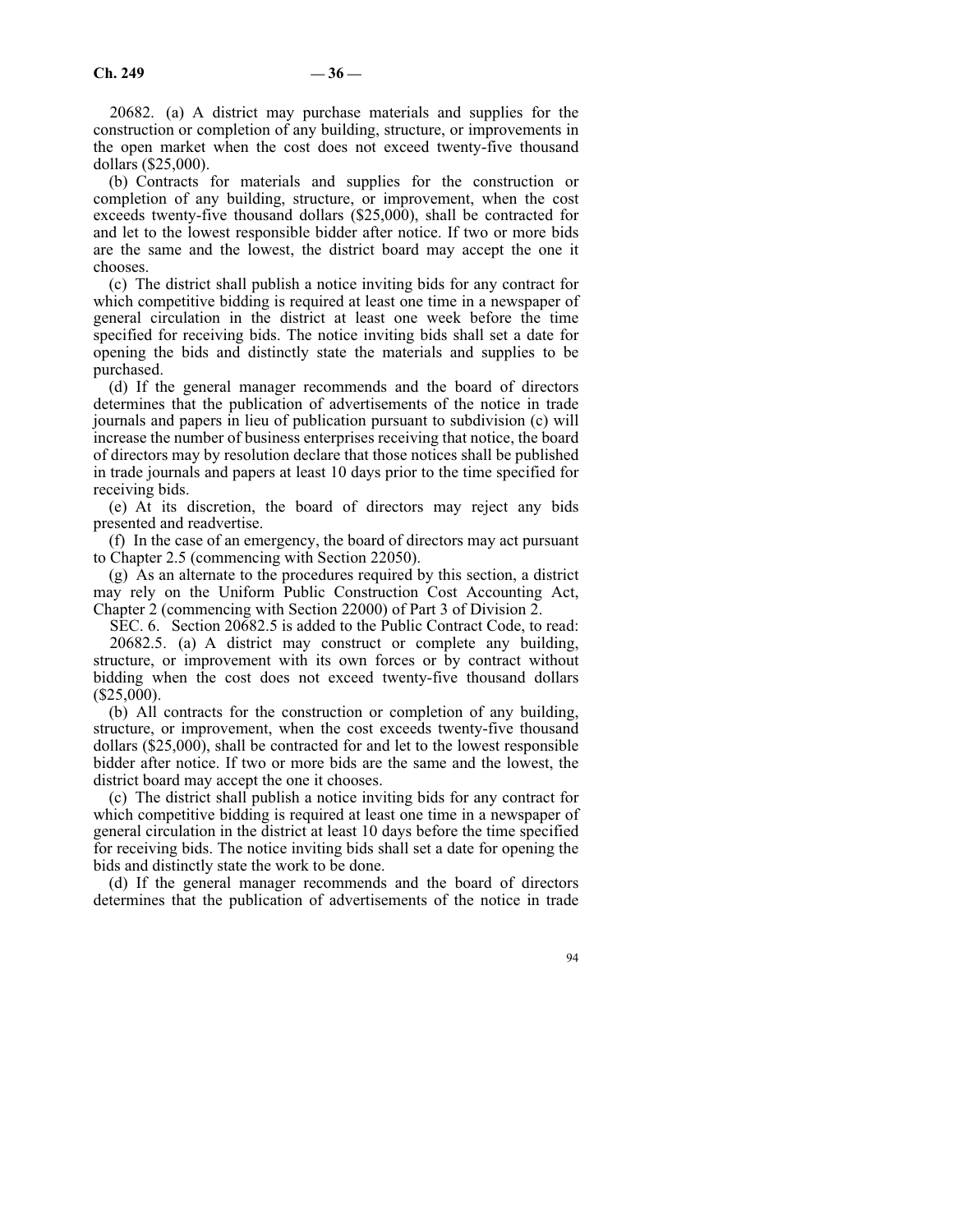journals and papers in lieu of publication pursuant to subdivision (c) will increase the number of business enterprises receiving that notice, the board of directors may by resolution declare that those notices shall be published in trade journals and papers at least 10 days prior to the time specified for receiving bids.

(e) If plans and specifications are prepared describing the work, all bidders shall be afforded an opportunity to examine the plans and specifications, and the plans and specifications shall be attached to and become part of the contract, if one is awarded.

(f) At its discretion, the board of directors may reject any bids presented and readvertise.

(g) In the case of an emergency, the board of directors may act pursuant to Chapter 2.5 (commencing with Section 22050).

(h) The board of directors may, subject to Chapter 7 (commencing with Section 3247) of Title 15 of Part 4 of Division 3 of the Civil Code, require the posting of those bonds it deems desirable as a condition to the filing of a bid or the letting of a contract.

(i) The district shall keep cost records of the work in the manner provided in Chapter 1 (commencing with Section 4000) of Division 5 of Title 1 of the Government Code.

(j) As an alternate to the procedures required by this section, a district may rely on the Uniform Public Construction Cost Accounting Act, Chapter 2 (commencing with Section 22000) of Part 3 of Division 2.

SEC. 7. Section 20685 of the Public Contract Code is repealed.

SEC. 8. Section 20685.5 of the Public Contract Code is amended and renumbered to read:

20683. All bids for construction work shall be presented under sealed cover and shall be accompanied by one of the following forms of bidder's security:

(a) Cash.

(b) A cashier's check made payable to the district.

(c) A certified check made payable to the district.

(d) A bidder's bond executed by an admitted surety insurer, made payable to the district.

Upon an award to the lowest bidder, the security of an unsuccessful bidder shall be returned in a reasonable period of time, but in no event shall that security be held by the district beyond 60 days from the time the award is made.

SEC. 9. This act is based on the recommendations of the Working Group on Revising the Community Services District Law, convened by the Senate Committee on Local Government.

SEC. 10. No reimbursement is required by this act pursuant to Section 6 of Article XIII B of the California Constitution because the only costs that may be incurred by a local agency or school district will be incurred because this act creates a new crime or infraction, eliminates a crime or infraction, or changes the penalty for a crime or infraction, within the meaning of Section 17556 of the Government Code, or changes the